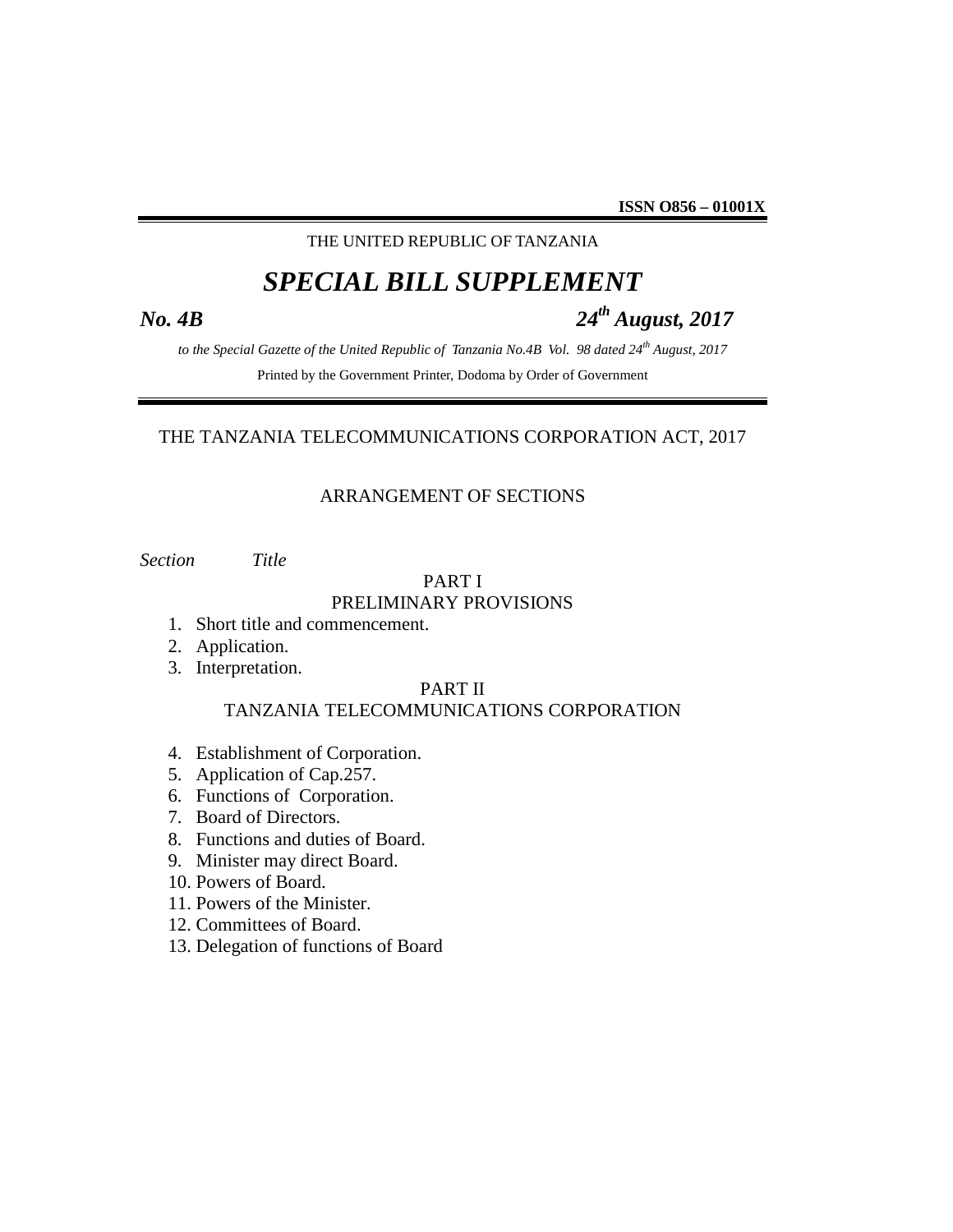14. Conflict of interest.

# PART III STAFF OF THE CORPORATION

- 15. Appointment of Director General.
- 16. Duties of Director General.
- 17. Directions on execution of functions.
- 18. Delegation of functions of the Director General.
- 19. Other officers and staff of Corporation.

# PART IV MANAGEMENT OF, AND ACCESS TO STRATEGIC INFRUSTRUCTURE SERVICES

20. Procedure for management of infrastructure.

21. Accessibility.

# PART V FINANCIAL PROVISIONS

- 22. Funds of the Corporation.
- 23. Budget approval.
- 24. Accountability of Corporation.

# PART VI MISCELLANEOUS PROVISIONS

- 25. Regulations.
- 26. Repeal Cap 304.
- 27. Provisions concerning instruments.
- 28. Transfer of assets and liabilities.
- 29. TTCL PESA Ltd.
- 30. Certificate.
- 31. Public officers and employees of defunct Company.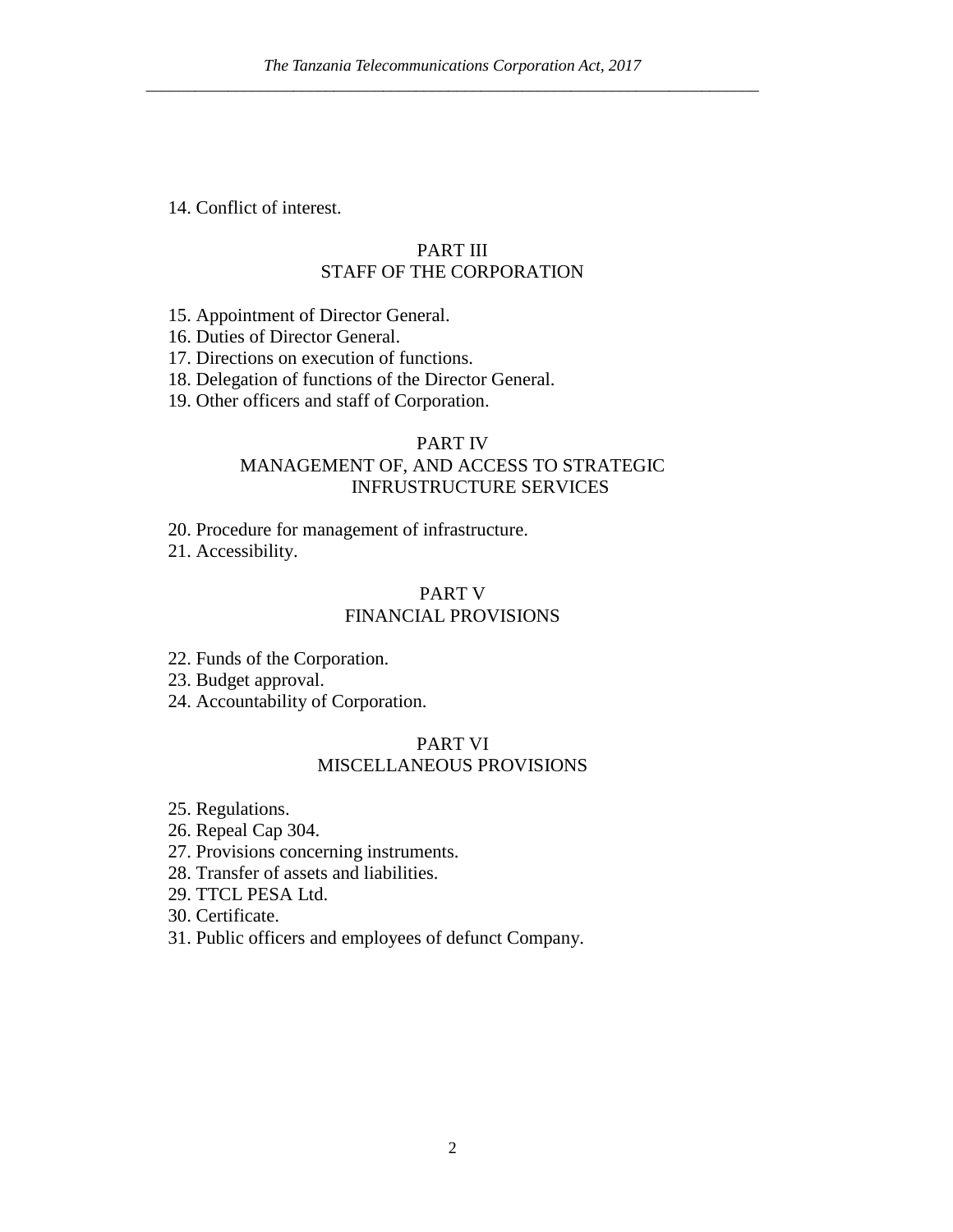- 32. Outstanding remunerations.
- 33. Transfer of records and documents .

#### $\overline{\phantom{a}}$ **SCHEDULE**

\_\_\_\_\_\_\_\_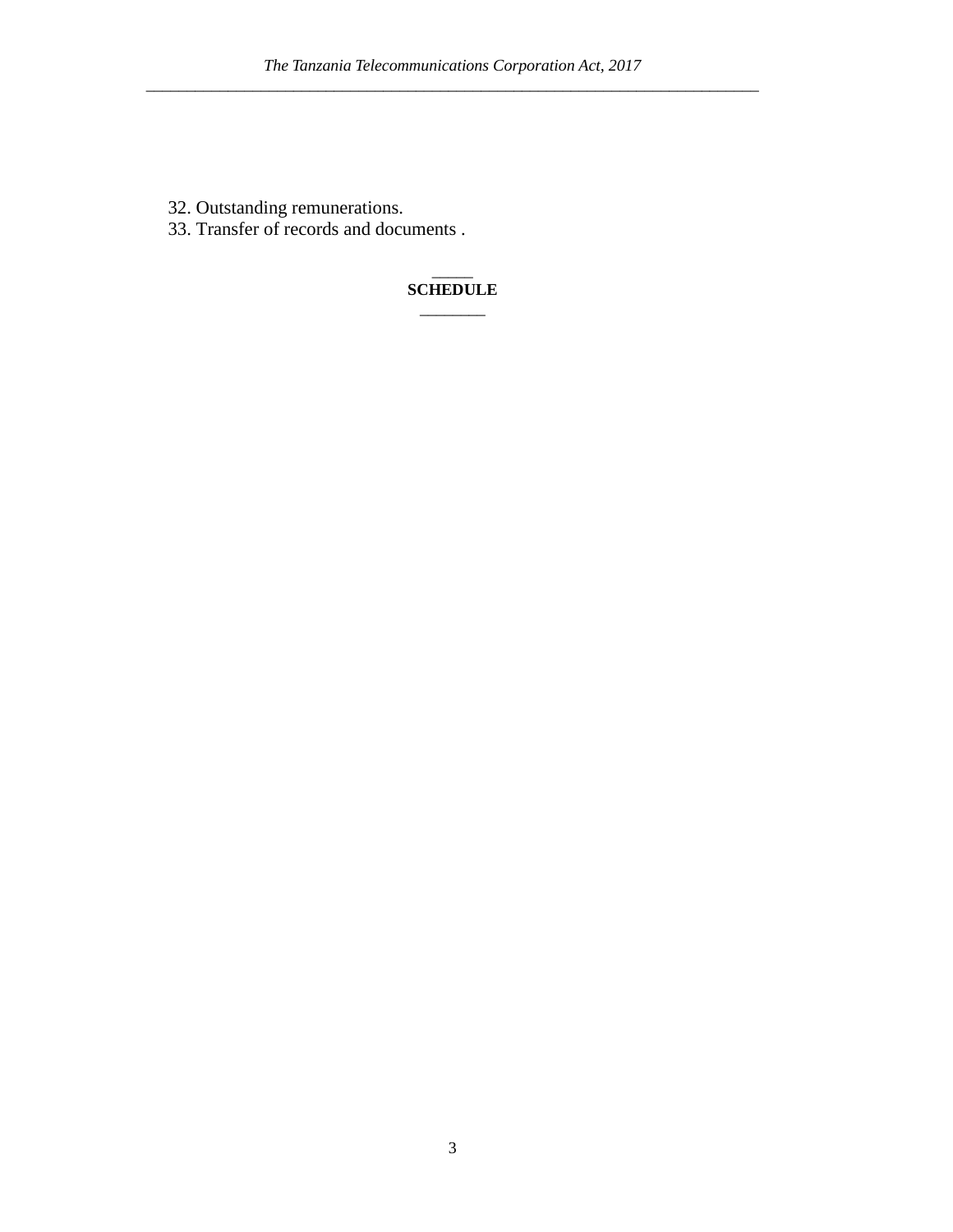#### **NOTICE**  $\overline{\phantom{a}}$

 $\overline{\phantom{a}}$ 

This Bill to be submitted to the National Assembly is published for general information to the public together with a statement of its objects and reasons.

## Dar es Salaam, **JOHN W.H KIJAZI**

…… August, 2017 *Secretary to the Cabinet*

#### **A BILL**

# *for*

**An Act to make provisions for the establishment of Tanzania Telecommunications Corporation, management of Strategic telecommunications infrastructure, commercial and economic viability of telecommunications services, repeal of the Tanzania Telecommunications Company Incorporation Act, and to provide for other related matters.**

**ENACTED** by Parliament of the United Republic of Tanzania

# PART I PRELIMINARY PROVISIONS

| Short title and<br>commencement | $1-(1)$ This Act may be cited as the Tanzania<br>Telecommunications Corporation Act, 2017. |
|---------------------------------|--------------------------------------------------------------------------------------------|
|                                 | (2) This Act shall come into operation on such date as the                                 |
|                                 | Minister may, by notice published in the <i>Gazette</i> , appoint.                         |
| Application                     | 2. This Act shall apply to Mainland Tanzania as well as to<br>Tanzania Zanzibar.           |
| Interpretation                  | 3. In this Act, unless the context otherwise requires-                                     |
|                                 | "access network" means a portion of telecommunications                                     |
|                                 | infrastructure used to connect end users or devices for the                                |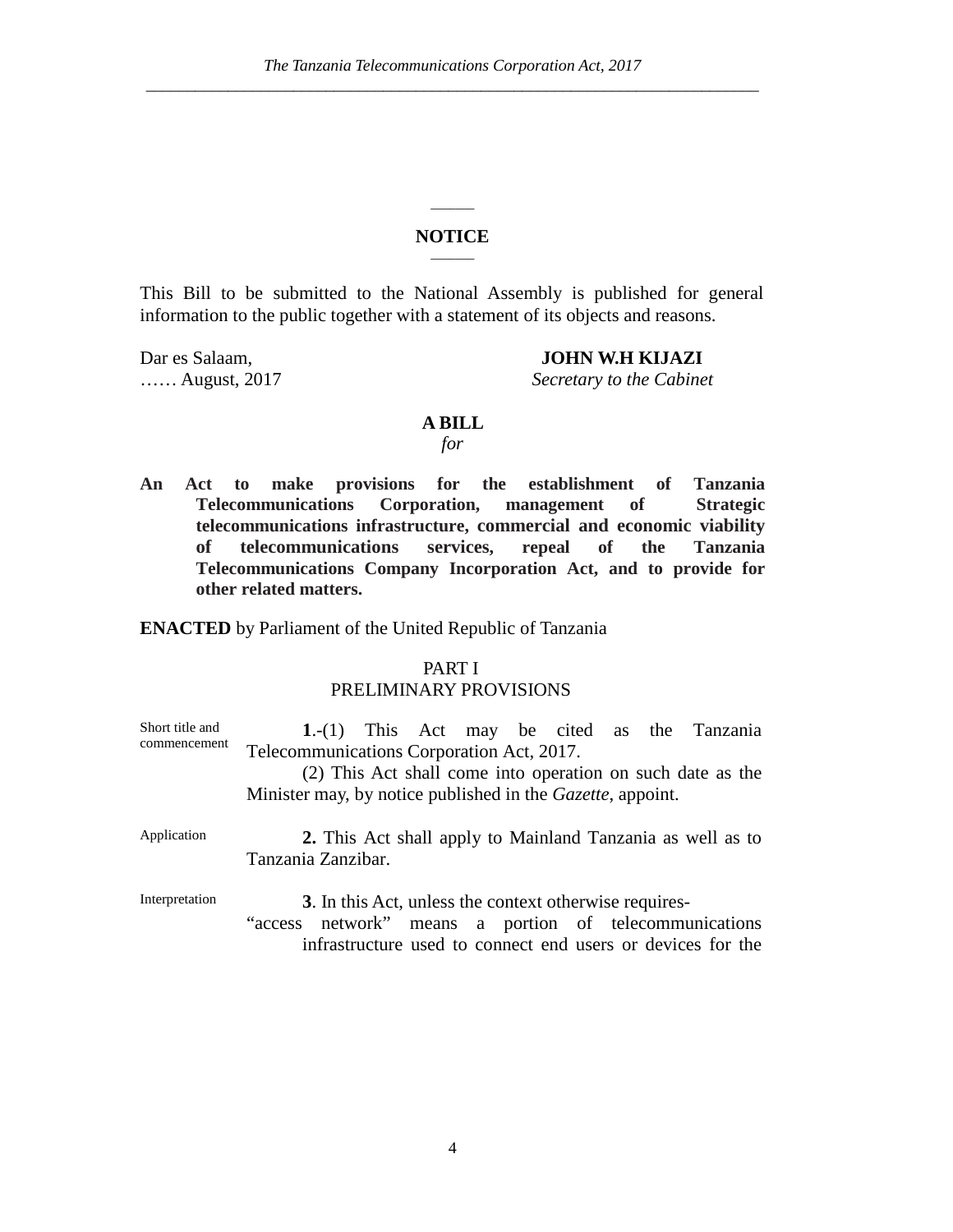purpose of delivering telecommunications services, and the

access network can be in the form of wire line or wireless;

- "Board" means the Board of Directors of the Corporation established pursuant to section 7;
- "core network" means the central network control system of a telecommunications network that provides control, interconnection, exchange and transfer of information;
- "Corporation" means the Tanzania Telecommunications Corporation whose establishment and continued existence are referred to in section 4;
- "Data center" means a facility composed of networked computer servers, storage and associated components such as telecommunications systems, redundant power supply, environment controls and security equipment; and is used by government, organizations and businesses to store, process and distribute large amounts of data;
- "defunct company" means the Tanzania Telecommunications Company Ltd established in terms of the Tanzania Telecommunications Company Incorporation Act;
- "Director General" means the Director General of the Corporation appointed under section 15;
- "Minister" means the Minister responsible for telecommunications matters;

"National Data center" means Data center facility owned by the government;

- "passive infrastructure" means the elements which enable active equipment to operate as required, and includes towers and buildings;
- "strategic telecommunications infrastructure" means Transport Core Infrastructure, Data center and such other telecommunications infrastructure as the Government may, by notice published in the *Gazette*, proclaim;
- "support infrastructure" means a portion of electronic communication network infrastructure that provides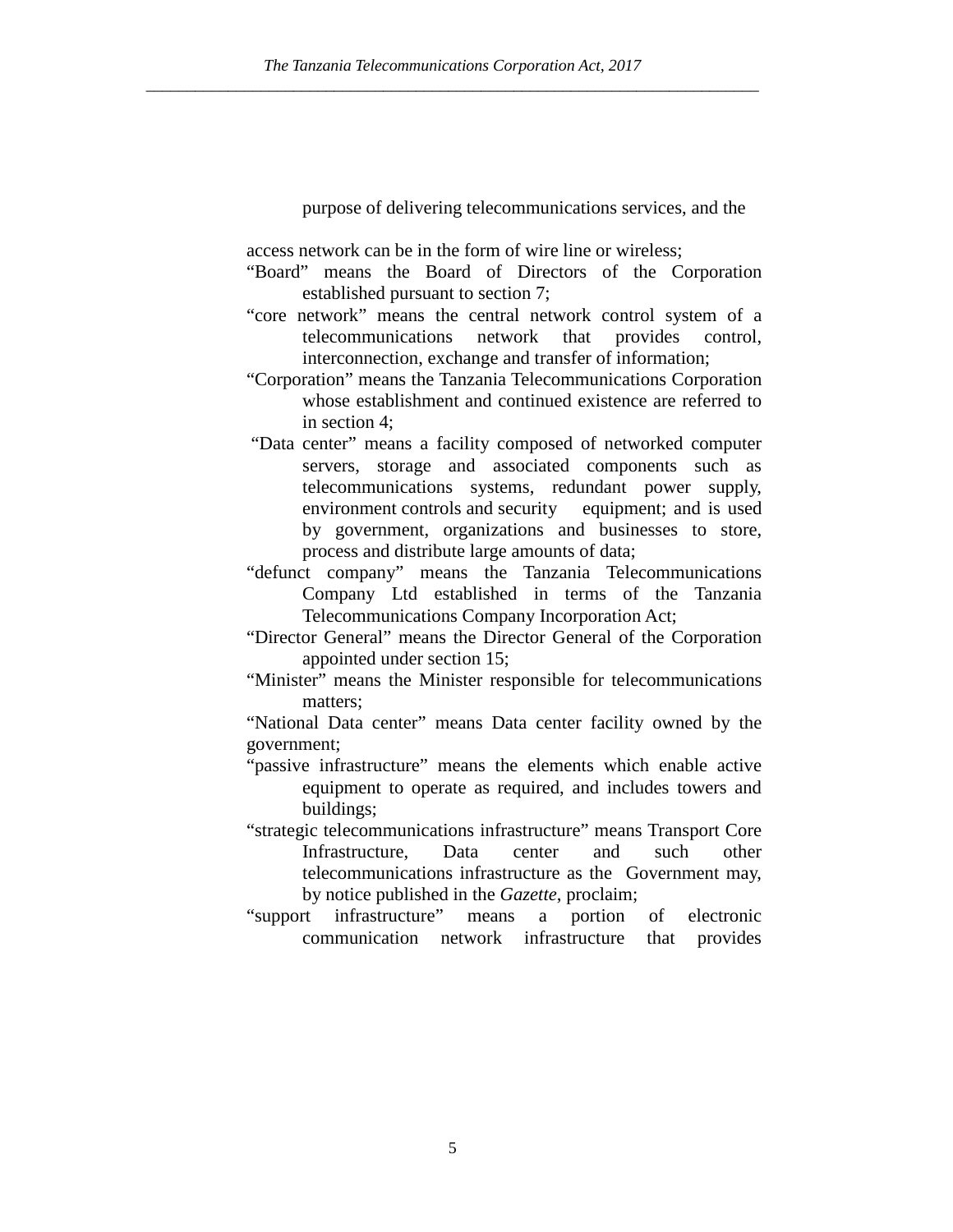operation support services including billing function;

"transport core network" also referred to as Transmission backbone, means a portion of telecommunications infrastructure that provides transmission capacity to facilitate high speed transfer of information in the form of voice, data, video and other electronic formats within the same local service area, or nationally, or internationally, and the transport core network may be in the form of wire line, that is optic fiber and wireless, and includes Satellite and microwave.

#### PART II

### TANZANIA TELECOMMUNICATIONS CORPORATION

Establishment of Corporation **4**.-(1) There is hereby established a public telecommunications corporation known as the Tanzania Telecommunications Corporation.

- (2) The Corporation shall be a body corporate and shall:
- (a) have perpetual succession and an official seal;
- (b) in its corporate name be capable of suing and being sued;
- (c) be capable of holding, purchasing or acquiring in any other way, and of disposing of, any movable or immovable property for the purposes of carrying out the functions conferred upon it by or under this Act or any other written law;
- (d) subject to section **6(2),** have powers to invest;
- (e) be capable of borrowing and lending; and
- (f) be capable of entering into any contract or other transaction.

(3) Notwithstanding the preceding provisions of this section, the Attorney General shall have the right to intervene in any suit or matter instituted for or against the Corporation.

Cap 5 (4) Where the Attorney General intervenes in any matter pursuant to subsection (3), the provisions of the Government Proceedings Act, shall apply in relation to the proceedings of that suit or matter as if it had been instituted by or against the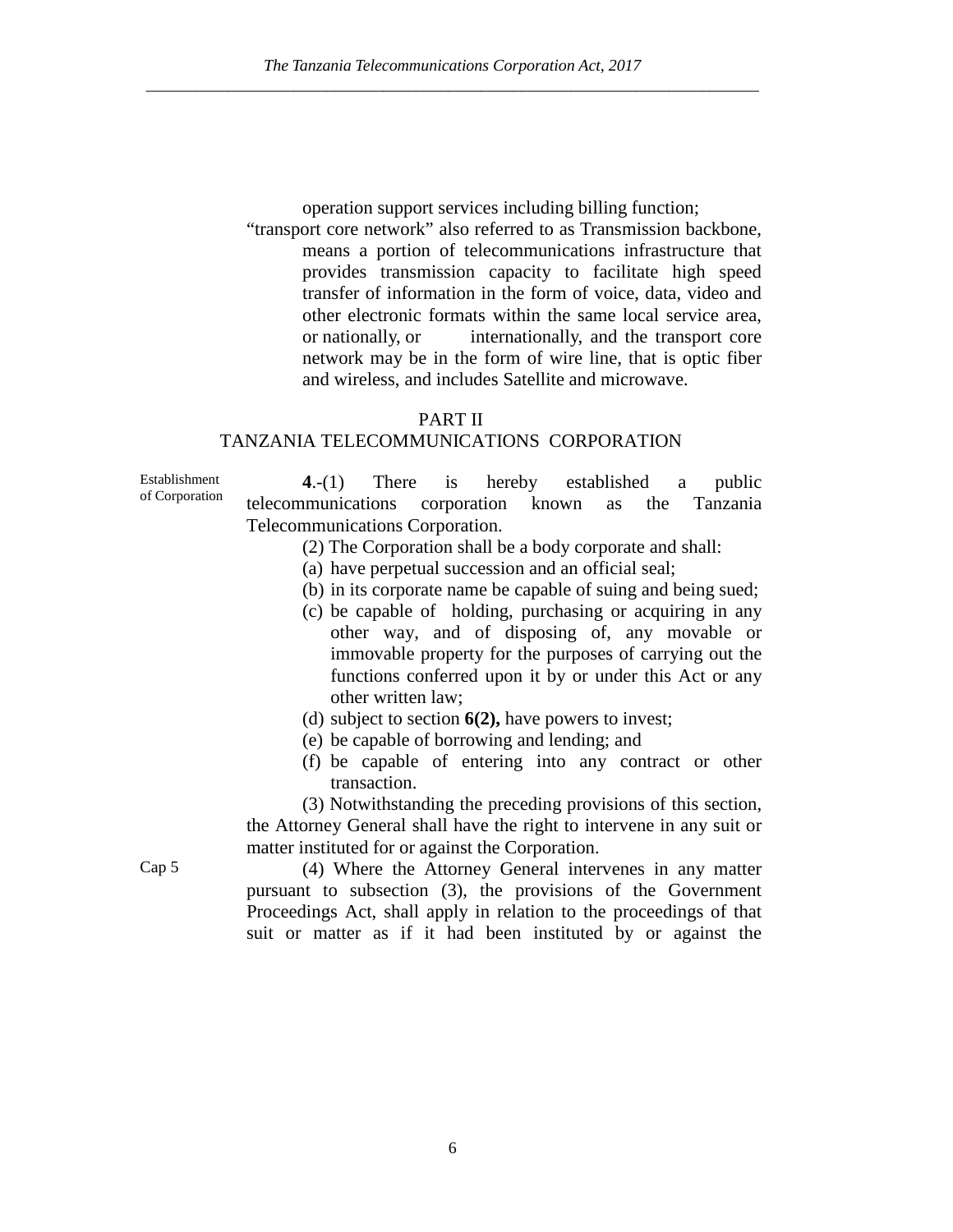# Government.

(5) For the purpose of subsection (4), the Corporation shall have the duty to notify the Attorney General of any impending suit or matter by, or against the Corporation.

Application of Cap. 257

**5**.-(1) Save as otherwise provided for in this Act, the provisions of the Public Corporations Act shall apply in respect of general operations and management of the Corporation.

(2) The Treasury Registrar may, for the purposes of giving effect to subsection (1) and in terms of Treasury Registrar (Powers and Functions) Act, issue specific or general directives to the Corporation.

Functions of Corporation

- **6.**-(1) The functions of the Corporation shall be to -
- (a) enhance safety, security, economic and commercial viability of national telecommunications services and telecommunications infrastructure through-
	- (i) promotion of effective management and operations of telecommunications services;
	- (ii) development, maintenance, promotion and management of telecommunications services; and
	- (iii) maintenance of safety and security of telecommunications infrastructure specified or determined in accordance with section 20 of this Act;
- (b) in consultation with the Minister, plan build, operate and maintain the Strategic telecommunications infrastructure proclaimed by Government;
- (c) carry out financial payment system in relation to telecommunications services;
- (d) operate telecommunications services in accordance with the laws and prescribed procedures governing telecommunications services;
- (e) operate and maintain all types of telecommunications networks, including ICT systems and services within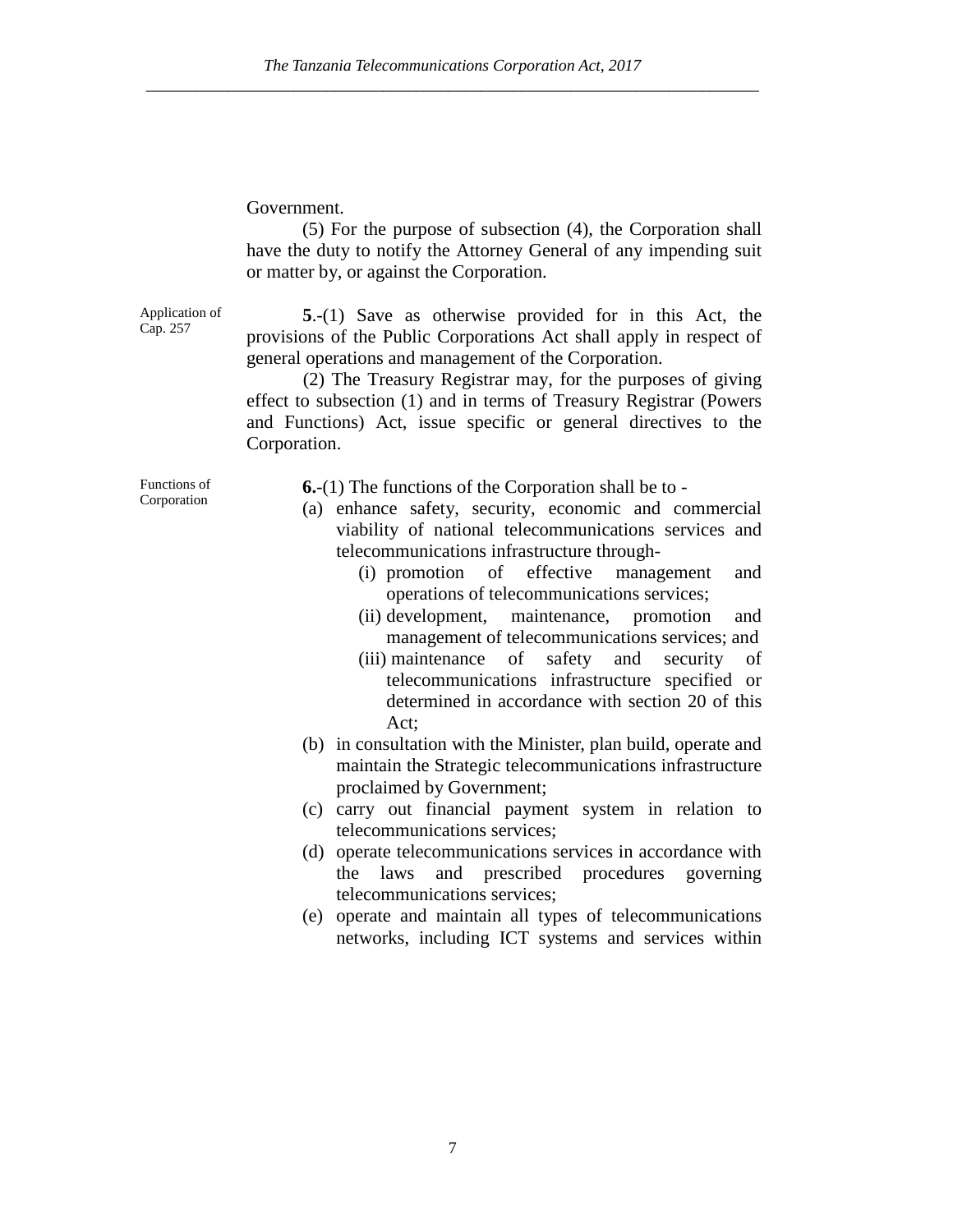and outside the United Republic of Tanzania;

- (f) provide incidental services which are necessary and proper for the purpose of the Corporation and its objectives;
- (g) provide services relating to audio and video content, multi-media, data storage and transmission, electronic payment, value added services (VAS), equipment repair and maintenance;
- (h) provide technical support services to customers of the Corporation;
- (i) introduce or manage other services that are similar or complementary to the services of the Corporation in the field of telecommunications and ICT for the purpose of developing or integrating these services;
- (j) provide consultancy and engineering or technical support services on matters relating to ICT to government institutions, large and small corporate and Small and Medium Enterprises (SME) as well as local authorities or other bodies;
- (k) promote local and foreign investments in telecommunications services;
- (l) undertake such other functions incidental to, or necessary for the purpose of giving effect to the provisions of this Act.

(2) In the course of performance of its functions, the Corporation shall operate on sound commercial principles.

(3) For the purpose of this section, "sound commercial principles" means the attainment of a real rate of return on capital employed, of at least 5% or such other figure as the Government may from time to time approve and includes the achievement of any standards of service which may be agreed upon between the Government and Corporation.

**7.-**(1) There shall be a Board of Directors of the Corporation which shall, subject to this Act, carry out the functions and manage

Board of **Directors**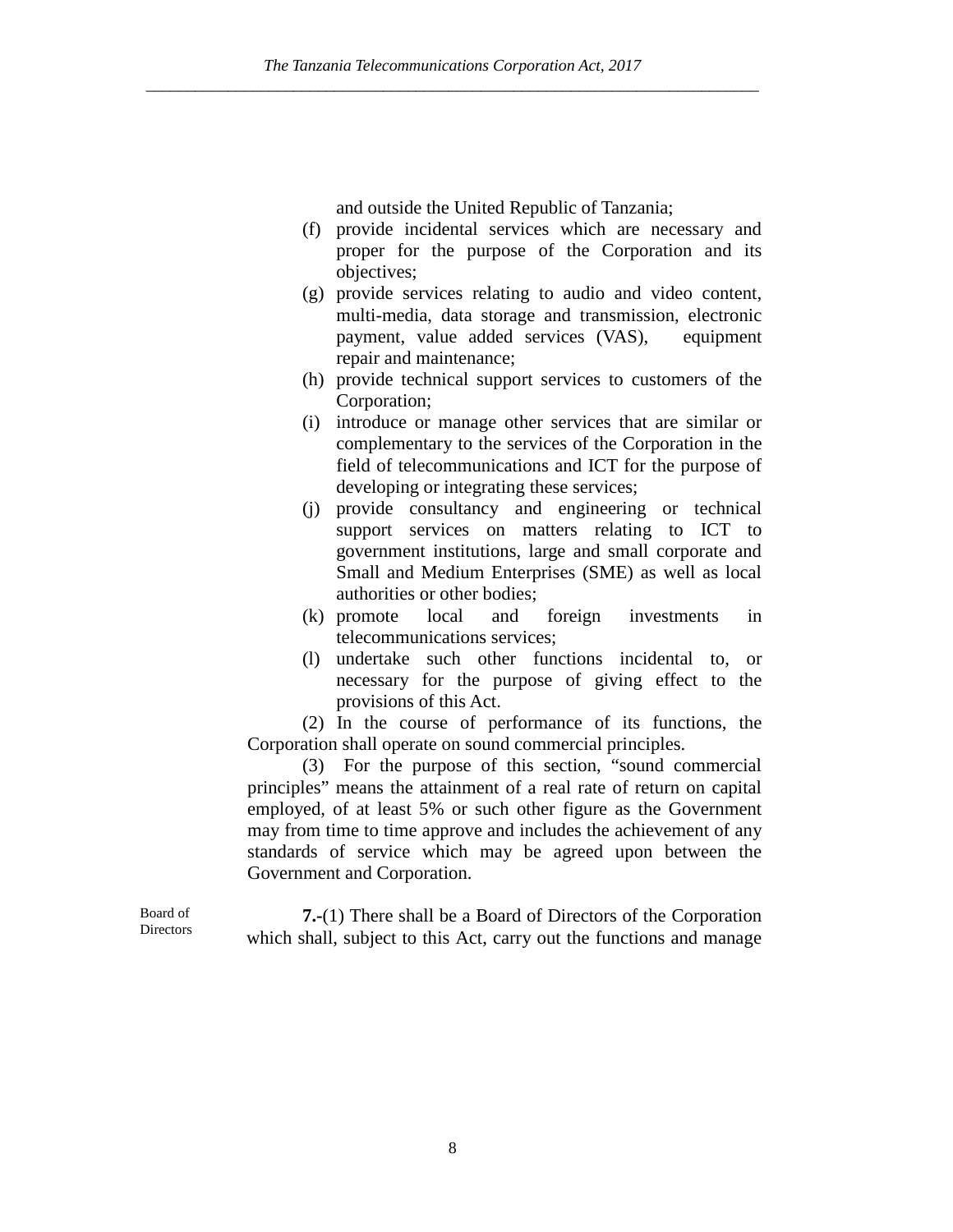the affairs of the Corporation.

(2) The Board shall consist of a chairman to be appointed by the President and six other members to be appointed by the Minister from amongst citizens of the United Republic with good moral character and or proven integrity and professional competency as follows-

- (a) a law officer nominated by the Attorney General; and
- (b) five members at least one of whom shall be a representative from Zanzibar;

(3) Save for the member referred to in subsection (2)(b), in appointing members, account shall be taken of gender consideration and appointment of person's who possess qualifications and experience in the fields of telecommunications, engineering, law, business administration, economics, Finance or such other relevant field.

(4) A person shall not be qualified for appointment as a member of the Board if owing to the nature of office the person serves, that person is likely to exert influence on the Corporation.

(5) The members of the Board shall be paid fees and such remunerations as may be approved by the relevant authority.

(6) The provisions of the Schedule to this Act shall have effects as to the tenure of office, termination of appointment of members of the Board, proceedings of the Board and other matters in relation to the Board and its members.

(7) The Minister may, by Order published in the *Gazette,* amend, vary or replace all or any of the provisions of the Schedule.

**8**.-(1) The Board shall undertake the functions of the Corporation provided for under section 6.

(2) The Board shall, subject to any specific or general conditions that the Board may impose, delegate to the Director General some of the functions of the Corporation under this Act as are necessary to enable the Director General transact the day to day business of the Corporation.

(3) Without prejudice to the generality of subsections (1) and

Functions and duties of Board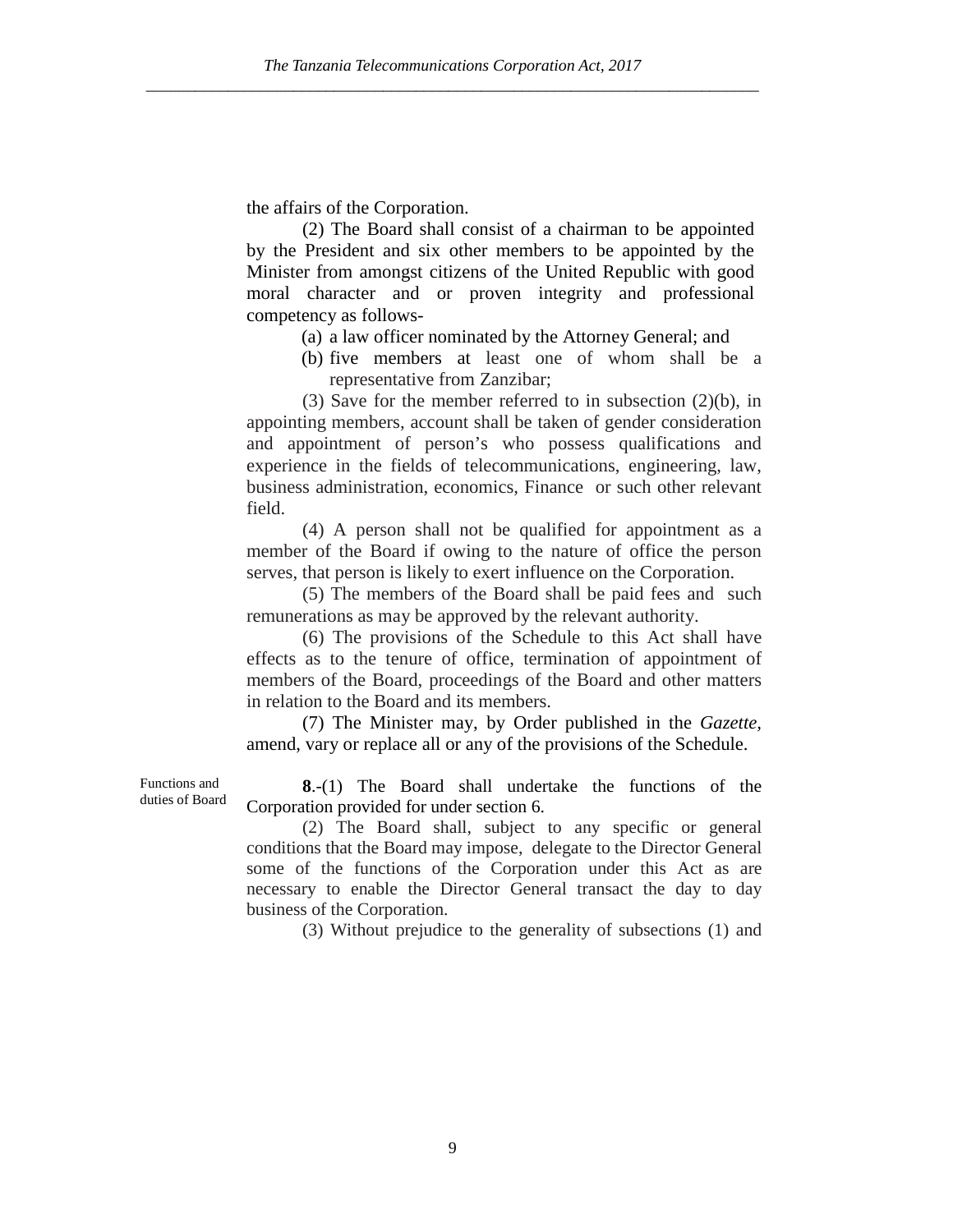(2), and subject to the other provisions of this Act, the Board shall—

- (a) approve the annual budget of the Corporation;
- (b) in consultation with the Minister, invest approve the investment plans of the Corporation;
- (c) recommend for approval by Treasury Registrar the appropriation of surplus funds generated by the Corporation;
- (d) recommend to the Minister policies relating to the construction of new telecommunications infrastructure;
- (e) recommend to the relevant authority for approval of the organisational structure of the Corporation; and
- (f) recommend for approval by Treasury Registrar the Corporation's financial regulations.

**9.**-(1) The Minister may give to the Board directions of a general or specific character regarding the performance by the Corporation of any of its functions under this Act, and the Board shall give effect to any direction given to it.

(2) The Corporation shall, within six months after each end of its financial year, make a full report to the Minister on the conduct of the business of the Corporation during the past year.

(3) The report under subsection (2), shall set out every direction given by the Minister under this section and under any other provision of this Act during that year, and indicate the stage and results of implementation.

**10.-**(1) Subject to the provisions of this Act, the Corporation may carry on such activities which are advantageous, necessary or convenient for carrying on or in connection with the discharge of its functions and duties under this Act or any other written law, and in particular, may exercise any of the powers specified in this Act.

(2) This section shall not be construed as limiting any powers of the Corporation conferred by this Act or any other written law.

Power of the **11.-(1)** The Minister may, for the purpose of facilitation of

Minister may direct Board

Powers of Board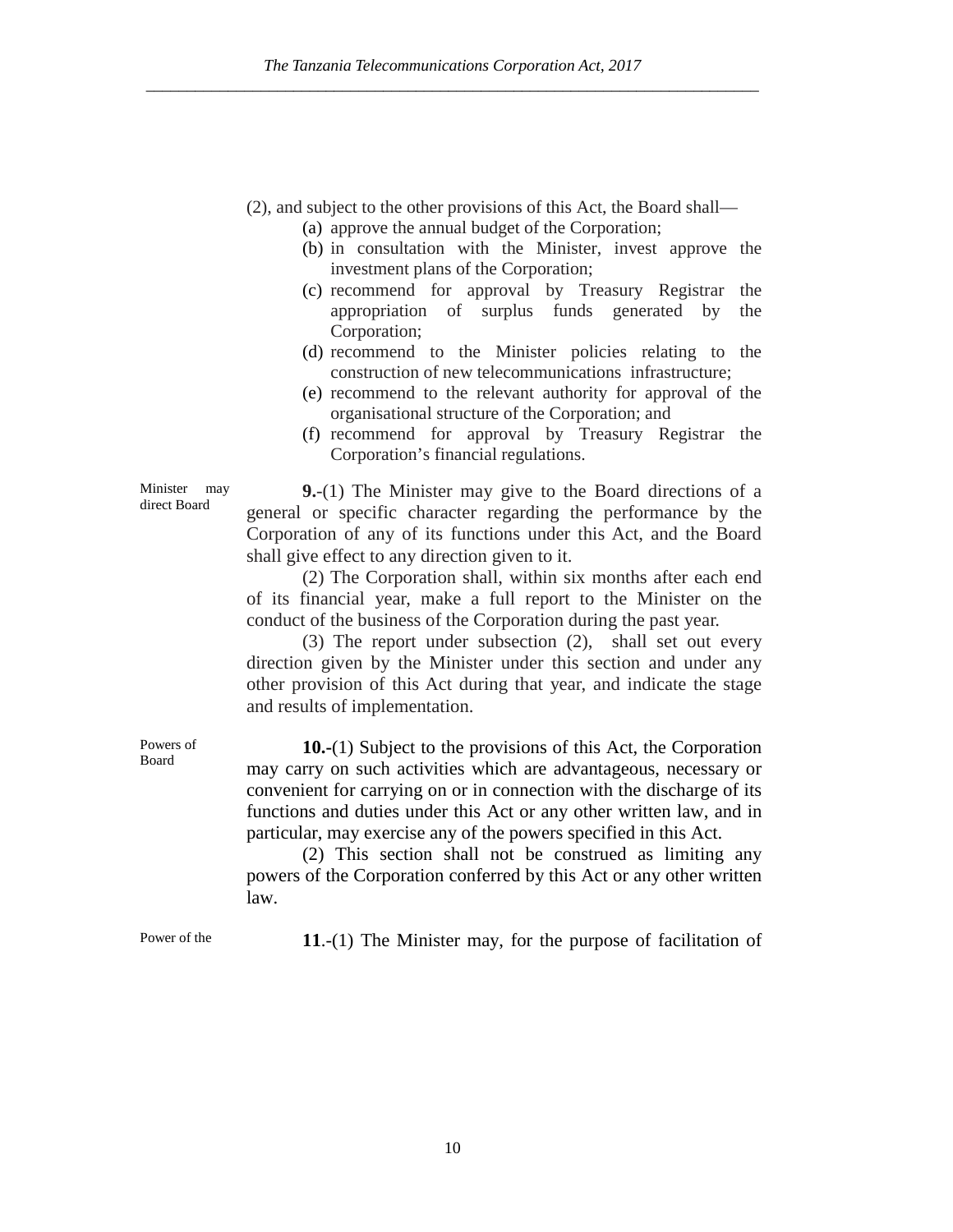Minister the functions of the Corporation and upon the advice of the Board establish a company or a subsidiary company to carry out specific functions of the Corporation.

(2) Notwithstanding subsection (1), the Minister shall prior to the establishment of the company or subsidiary company, seek the approval of the National Assembly.

(3) Where the approval of the National Assembly is granted under this section, the company or subsidiary company shall be established in accordance with the Companies Act.

Committees of Board **12**. The Board shall, for the purposes of efficient performance of its functions and by resolution in writing appoint such number of committees to perform functions as may be directed by the Board.

> **13**.-(1) The Board may, subject to such terms, conditions and restrictions at it may specify, delegate to any committee of the Board or to any employee of the Board some of its functions, powers or duties conferred or imposed by or under this Act on the Board, and where any delegation is so made, the delegated function power or duty may be performed or exercised by the delegate, subject to the terms, conditions and restrictions specified by the Board.

> (2) The delegation made under this section shall not prevent the Board from itself performing or exercising power or duty delegated.

> (3) Notwithstanding the foregoing provisions, the Board shall not have power to delegate

> > (a) its powers of delegation;

- (b) approve the annual budget or any supplementary budget;
- (c) approve the annual balance sheet or any statement of account; and
- (d) to exercise disciplinary authority over the staff of the Board.

Conflict of interest

**14.**-(1) A member of the Board or an employee of the Corporation shall be considered to have a conflict of interest for the

Cap.212

Delegation of functions of Board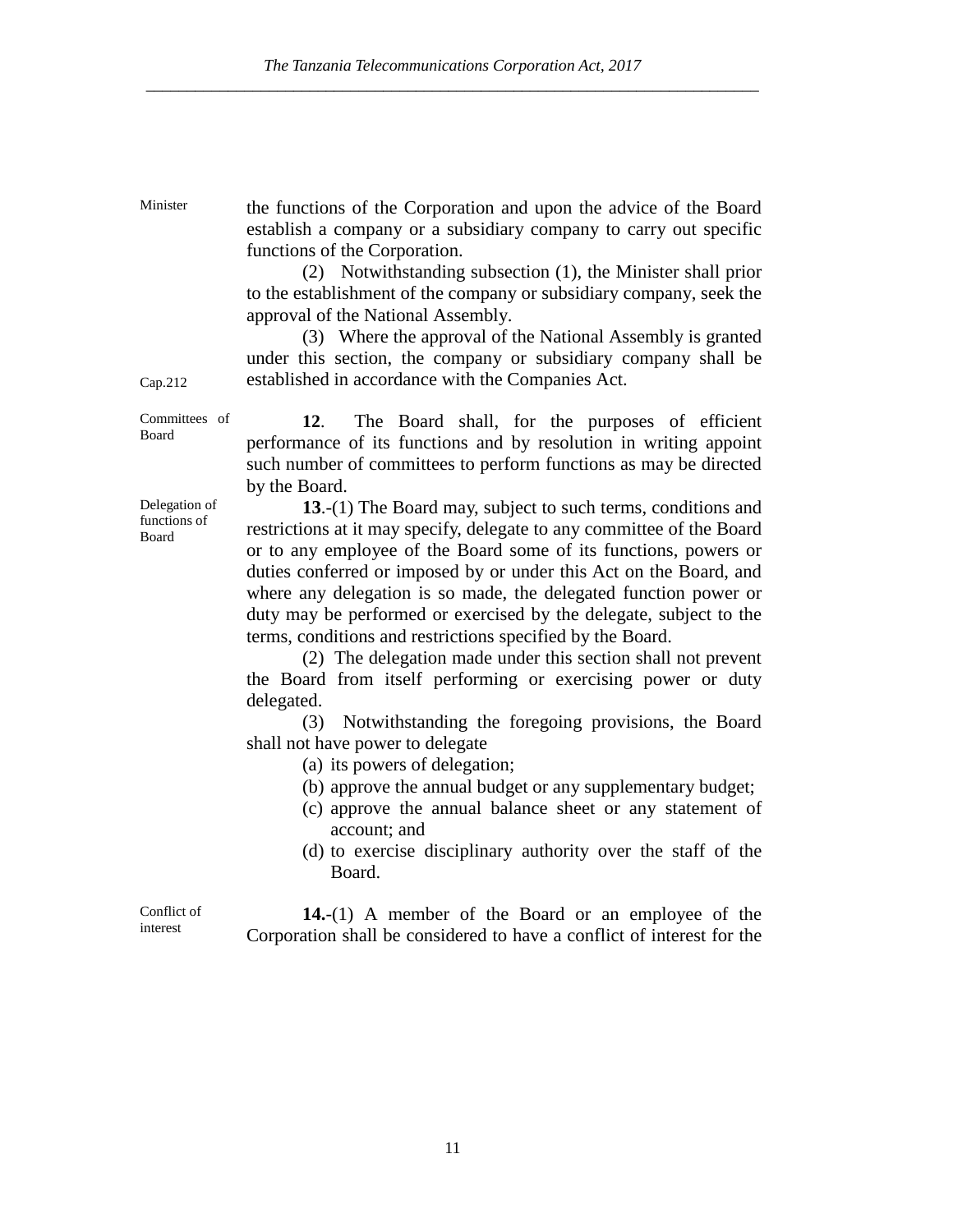purpose of this Act, if the member or employee has or acquires any pecuniary or other interest that would conflict with the proper performance by that person of the functions or exercise of powers as a member of the Board or employee of the Corporation.

(2) Where at any time a member of the Board or employee of the Corporation has a conflict of interest in relation to any matter -

- (a) before the Corporation for consideration or determination; or
- (b) that the Corporation would reasonably expect to be likely to come before it for consideration or determination,

that member or employee shall immediately disclose the interest the person holds to other members of the Board or the Director General in the case of an employee, and shall refrain from taking part or any further part, in the consideration and determination of the matter.

(3) Upon the Corporation becoming aware of any conflict of interest, a determination shall be made as to whether that conflict is likely to interfere with the proper and effective performance of the functions of the Corporation and the member or employee who holds conflict of interest shall not vote or pertake on the matter under consideration.

(4) A member of the Board or employee of the Corporation shall be considered to have conflict of interest if that person fails without reasonable cause to declare his interests as required in terms of this section.

# PART III STAFF OF THE CORPORATION

Appointment of **Director** General

**15.-**(1) There shall be a Director General of the Corporation who shall be appointed by the President.

(2) The Director General shall be the chief executive officer and accounting officer of the Corporation.

(3) A person shall be eligible for appointment as Director General if such person-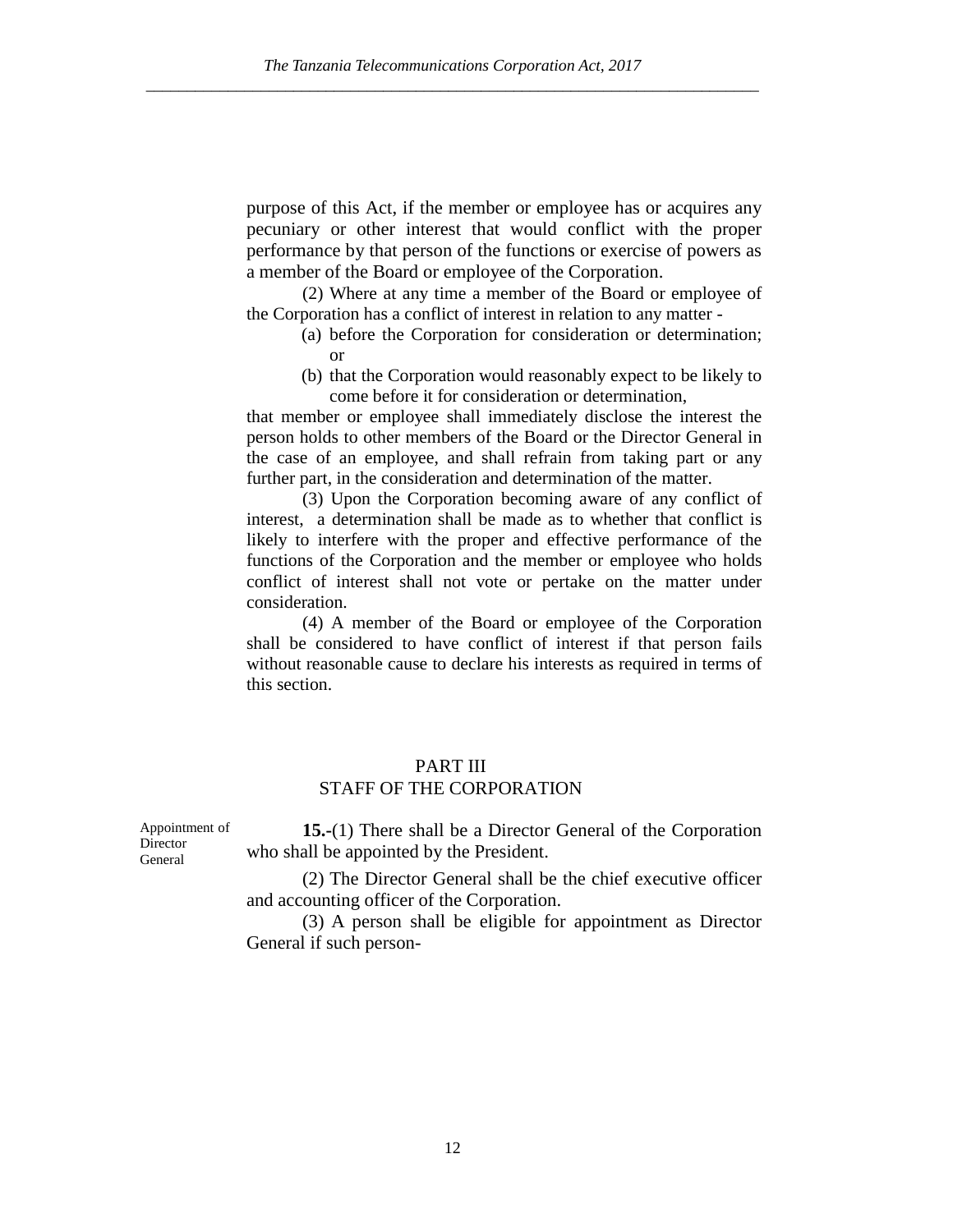- (a) is a holder of a post graduate degree from of a recognized university; and
- (b) possesses at least eight years experience in senior managerial position in any of the fields of marketing, management, law, economics, finance, engineering information communication technology or such other relevant fields.

(4) The Director General shall be appointed to serve for a term of five years and may, subject to satisfactory performance as determined by the Board of Directors in consultation with the Minister and approval of the appointing authority, serve for further term.

(5) A person shall not be appointed to serve as Director General if that person is:

- (a) a shareholder of any entity operating in, or providing services to the Corporation;
- (b) a member of the Board;
- (c) an undischarged bankrupt;
- (d) convicted of an offence under this Act or convicted of an offence involving fraud or dishonesty by a competent court in Tanzania or outside Tanzania;
- (e) convicted for an offence and sentenced to imprisonment for a term of six months or more by a competent court in Tanzania or outside Tanzania; or
- (f) proven to be unable to perform functions of his office arising from infirmity of body or mind.

**16.**-(1) The Director General shall, subject to the directions of the Board, be responsible for the day-to-day operations of the Corporation.

(2) Without prejudice to the generality of subsection (1), the Director General shall-

> (a) exercise supervision and control over the acts and proceedings of all employees in matters of operation and administration of the Corporation;

Duties of **Director** General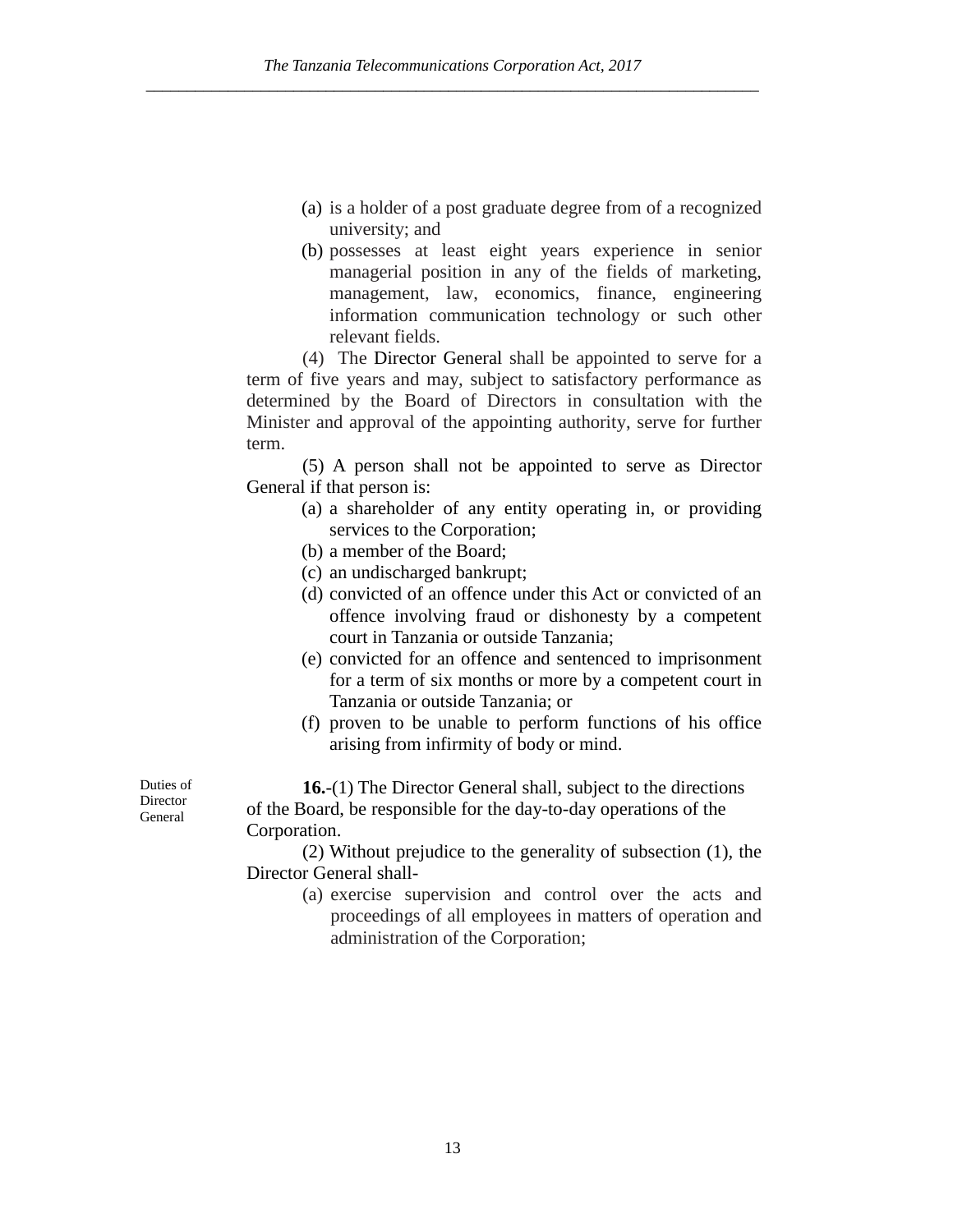- (b) acquire on behalf of the Corporation relevant operating licenses to establish business for adding value to corporation core functions;
- (c) carry on behalf of the Corporation trade, business or activity whatsoever and do anything of any nature which can in the opinion of the Board, be advantageously for the Corporation; and
- (d) be the Secretary to the Board.

**17**. Save as otherwise provided in this Act, the Board may give directions to the Director General in relation to the carrying out of any of the functions of the Corporation.

**18.** The Director General may, subject to such conditions as he may impose, delegate to any of senior officers of the Board his functions conferred or impose under this Act.

**19.** The Board may, subject to the Public Service Act, engage or employ such number of officers and staff in such categories and levels to the service of the Corporation as it thinks fit for better implementation of its functions.

# PART IV

# MANAGEMENT OF, AND ACCESS TO STRATEGIC INFRASTRUCTURE SERVICES

**20.** Consistent with the functions provided for under section 6, the Corporation shall manage infrastructural facility in a manner that ensures the safety, economic and commercial viability of the strategic telecommunications infrastructure.

Procedure for management

infrastructure

of

Accessibility **21**. The Corporation may, on the basis of contractual obligations with other operators, afford access to an operator for the

Directions on execution of functions

Delegation of functions of the Director General

Other officers and staff of Corporation Cap.298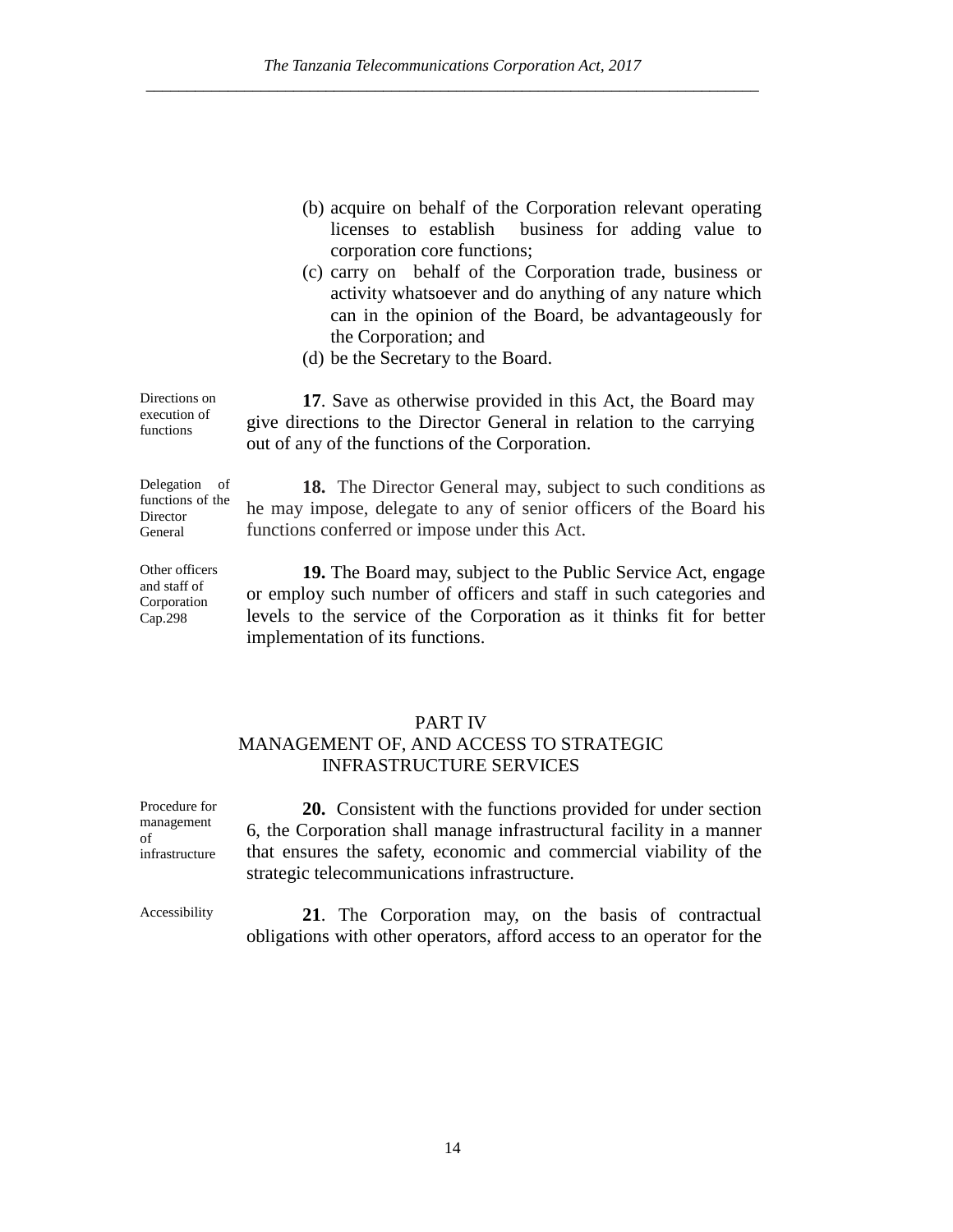provision of telecommunications services via the strategic telecommunications infrastructure referred to under this Act.

# PART V

# FINANCIAL PROVISIONS

Funds of the Corporation

**22**.-(1) The principal source of funds and resources of the Corporation shall consist of -

- (a) such monies as may be appropriated by the Parliament;
- (b) fees and charges levied for the goods and services provided by the Corporation as may be determined from time to time;
- (c) rentals;
- (d) grants, donation, bequests or other contributions made to the Corporation;
- (e) monies received from commercial activities such as consultancy, lease of any asset, infrastructure or any other devices;
- (f) any monies borrowed or grants made available for purposes of the Corporation's functions;
- (g) any sums or property which may become payable to the Corporation under this Act or any other written law or which may vest in the Corporation in any manner in the performance of its functions.

(2) The Corporation shall disclose details of the sources of funds in the annual report.

Budget Approval Cap.439

**23**. Subject to provisions of the Budget Act, The Director General shall in not less than three months before the end of financial year, prepare and submit to the Board a budget estimate of income and expenditure for the following year.

Accountability of Corporation Cap. 257

**24.**-(1) The provisions of the Public Corporations Act relating to annual reports, accounts and dividend, half-year reporting, Audit, financial supervision of the Corporation and laying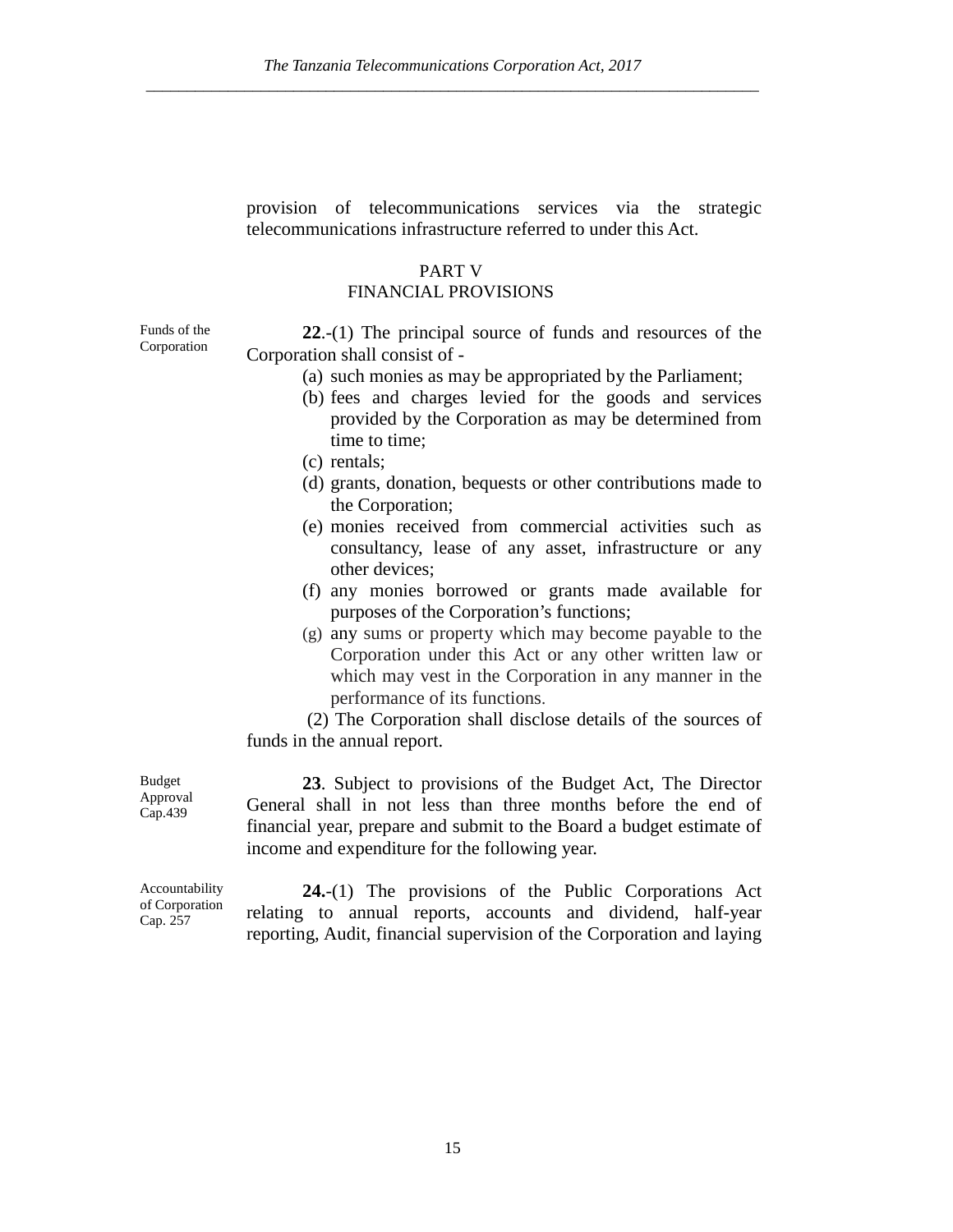of information before the National Assembly shall apply, *mutatis mutandis*, to the Corporation.

# PART VI

# MISCELLANEOUS PROVISIONS

Regulations **25.** The Minister may make Regulations which are necessary or desirable to give effect to the provisions of this Act.

Repeal Cap 304

**26**. The Tanzania Telecommunications Company Incorporation Act is hereby repealed.

Provisions concerning instruments

**27**. Notwithstanding the repeal of the Tanzania Telecommunications Company Incorporation Act and the subsequent winding up of the defunct Company, all circulars, instruments, directions, guidelines and orders made under it, or licenses issued to the defunct Company immediately before the effective date and which are required for the continuation of the operations of defunct Company shall continue in force until they are revoked, repealed or otherwise replaced.

Transfer of assets and liabilities

**28**.-(1) For the purpose of facilitating the transfer of property, rights and obligations from the defunct Company to the Corporation, the Minister may, by Order effective on such date and on such terms as he may specify, transfer the property, rights and obligations specified in such Order from the former defunct Company to the Corporation.

(2) On the date of coming into force of an Order under subsection (1), the property, rights and obligations that are the subject of the Order shall be transferred and vested in accordance with the Order.

(3) A transfer Order may define the property, rights and obligations to be transferred by specifying the property, rights or obligations in question or by referring to all the property, rights and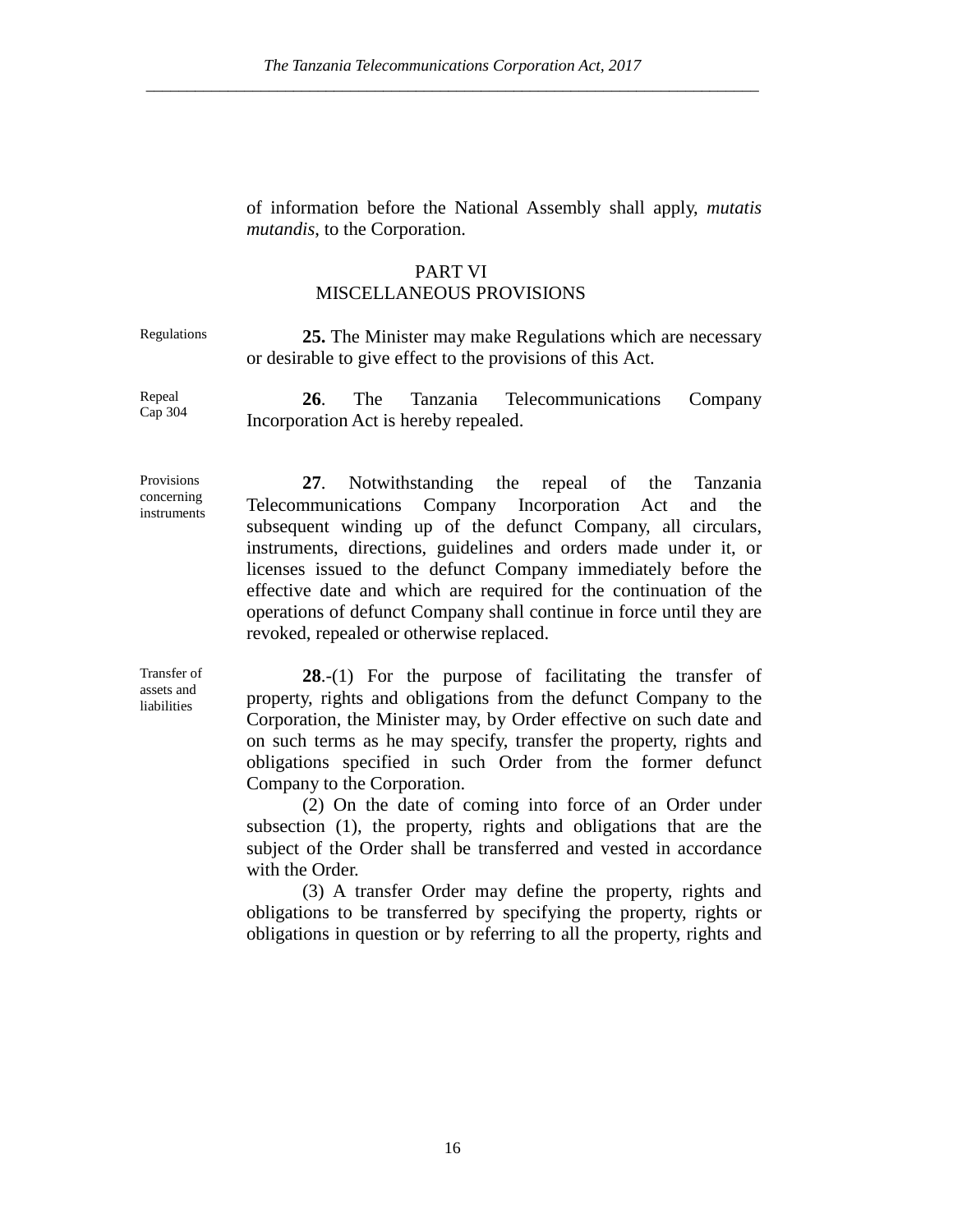obligations comprised in the whole or any specified part of the undertaking of the defunct Company.

(4) The defunct Company and the Corporation shall receive a title free of any encumbrance save as otherwise provided in the transfer Order.

(5) For the avoidance of doubt, no stamp duty or other tax shall be chargeable on a transfer made under this section.

TTCL PESA Ltd Cap.437 **29**.-(1) There shall continue to be the TTCL PESA Ltd as incorporated under the Companies Act and operated in compliance with the requirements of the National Payment System Act and such other written law.

> (2) The TTCL PESA Ltd shall, for the purpose of this Act, be the subsidiary company of the Corporation.

> (3) Without prejudice to the operations of the TTCL PESA Ltd in terms of its Memorandum and Articles of Association, the Corporation shall continue to be a shareholder of the subsidiary company, and for that purpose TTCL PESA Ltd shall-

- (a) continue to offer digital financing services for and on behalf of the Corporation;
- (b) perform all its responsibilities as prescribed in the Memorandum and Articles of Association of the subsidiary company.

Certificates **30.**-(1) For the avoidance of doubt, the Minister may issue a certificate in respect of any property or class of property certifying that the property referred to in the certificate was, at the time the Certificate was issued, the property of the former defunct Company and such certificate shall be conclusive evidence of the certified facts.

> (2) Every property or class of property certified in accordance with subsection (1) may be sued upon and recovered or enforced by the defunct Company or the Corporation and it may not be necessary for the defunct Company or the Corporation to give notice to the person who is bound by the chose in action of the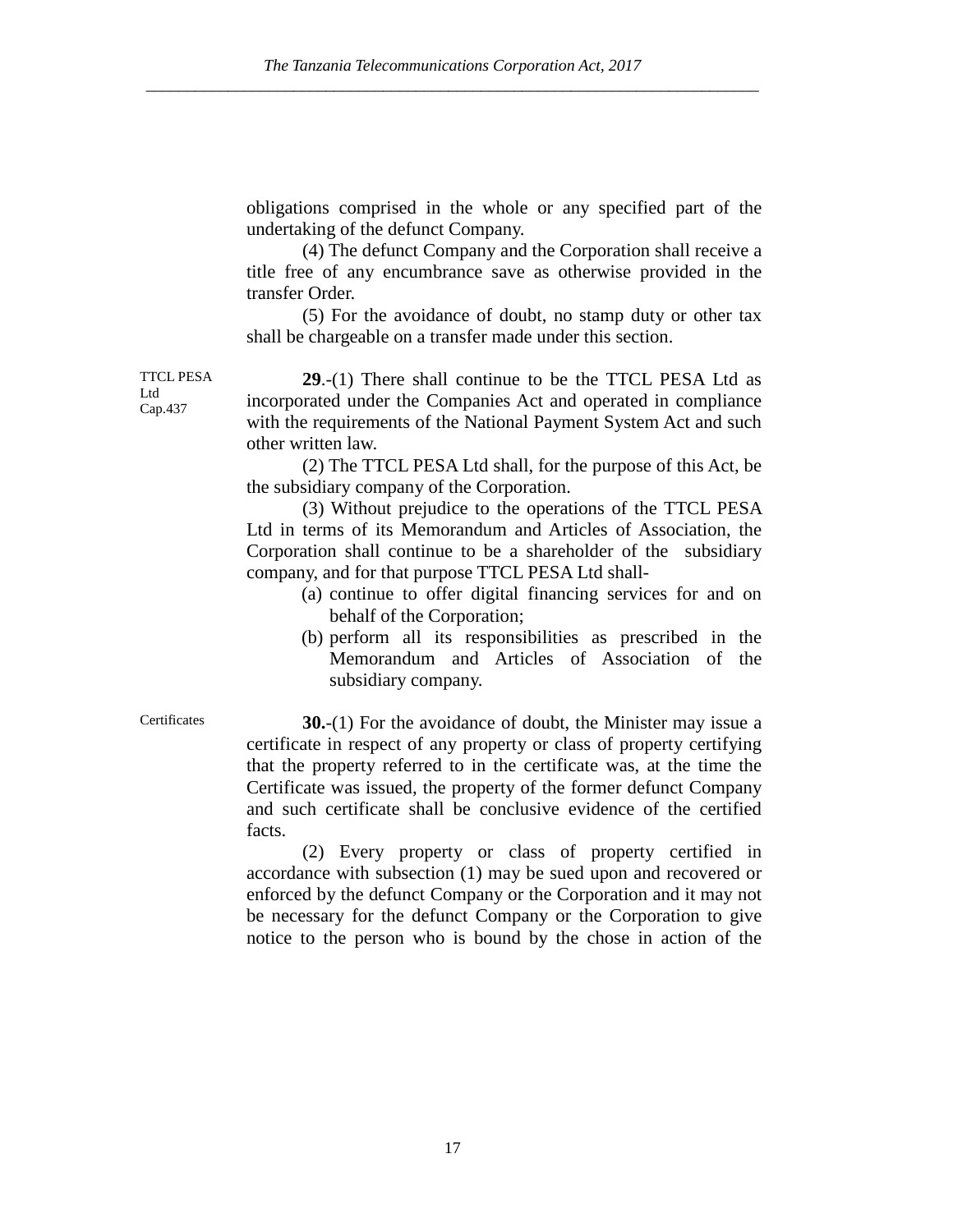# transfer if effected.

Public officers and employees of defunct Company

**31**.-(1) Subject to the provisions of the Tanzania Telecommunications Company Incorporation Act, the public officers and employees who, immediately before the effective date, are serving under the defunct Company shall, with effect from the date of coming into operation of the Tanzania Telecommunications Corporation Act be transferred to the Corporation.

(2) With effect from the date of coming into operation of this Act a public officer or employee of the defunct Company Ltd shall be transferred to the Corporation on terms not less favourable than those applicable to him before his transfer.

(3) Subject to subsection (2), until such time when new scheme of service and terms and conditions of service are drawn up by the Corporation, the scheme of service and terms and conditions of service in the defunct Company shall continue to apply to every public officer or employee transferred to the service of the Corporation.

(4) A public officer or employee transferred to the service of Corporation who is a member of any statutory or voluntary pension scheme or provident fund, shall, for the purposes of this section, continue to be governed under that pension scheme or provident fund.

**32.** The Corporation shall continue to pay out all outstanding remunerations to a public officer or employee of the defunct Company, including any unpaid salaries and allowances.

**33**. All documents and records of the defunct Company relating to public officers and employees transferred to the Corporation shall, from the effective date, be transferred to the Corporation.

#### **\_\_\_\_\_ SCHEDULE**

Transfer of records and

documents

**Outstanding** remunerations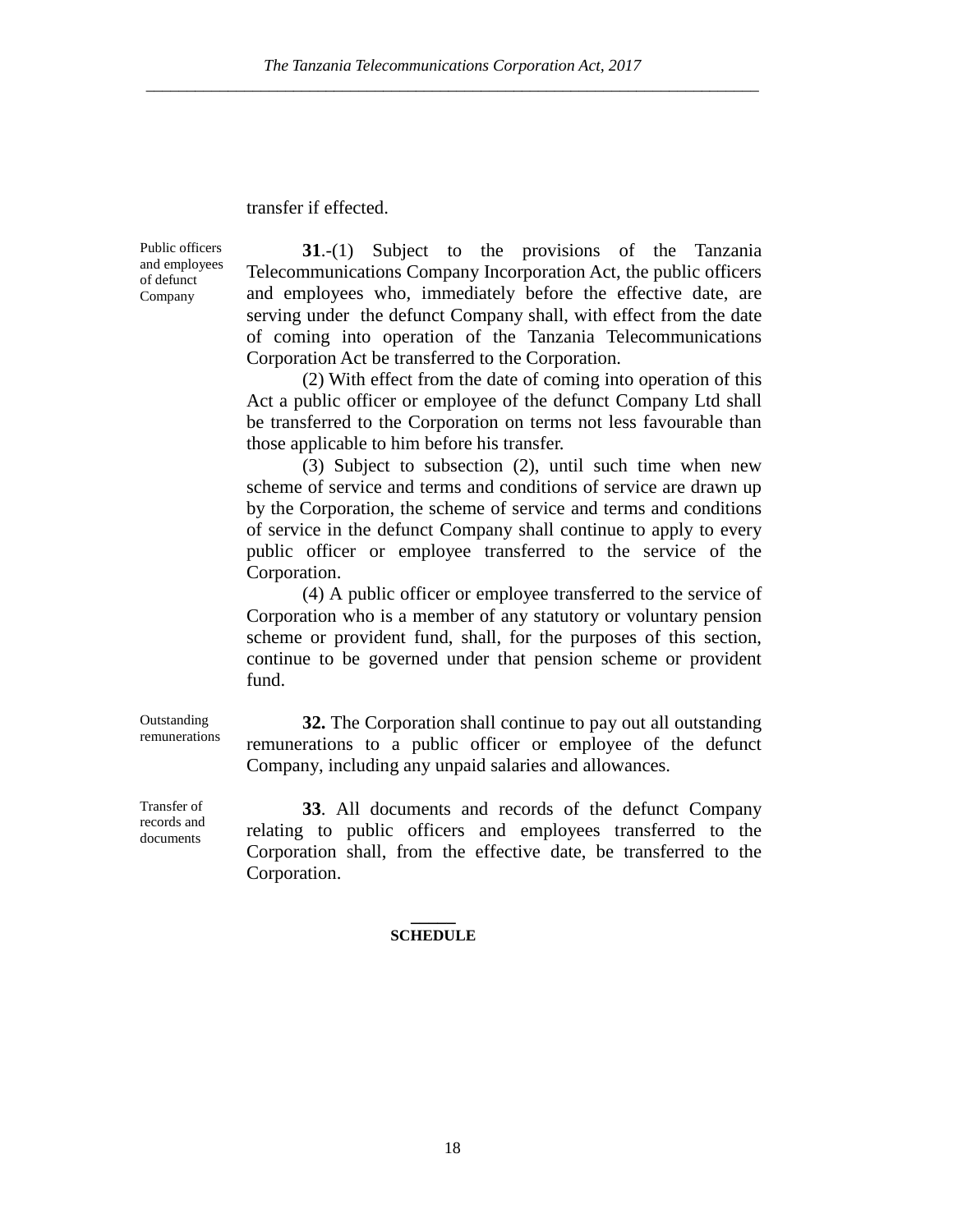#### **\_\_\_\_\_\_** *Made under section7(6)) \_\_\_\_\_\_\_*

| Tenure of office<br>of Board<br>members | 1.-(1) A member shall, unless his appointment is sooner terminated by<br>the appointing authority, or he ceases in any other way to be a member, hold<br>office for the period specified by the appointing authority in the instrument of his<br>appointment or, if no period is so specified for a period of three years from the<br>date of his appointment, and shall be eligible for reappointment.<br>(2) Any member may, at any time resign from his office by giving notice<br>in writing addressed to the appointing authority, and from the date specified in the<br>notice or, if no date is so specified, from the date of the receipt of the notice by the<br>appointing authority, he shall cease to be a member.                                                                                                                                                                   |
|-----------------------------------------|--------------------------------------------------------------------------------------------------------------------------------------------------------------------------------------------------------------------------------------------------------------------------------------------------------------------------------------------------------------------------------------------------------------------------------------------------------------------------------------------------------------------------------------------------------------------------------------------------------------------------------------------------------------------------------------------------------------------------------------------------------------------------------------------------------------------------------------------------------------------------------------------------|
| Casual<br>vacancies                     | 2. Where any member ceases to be a member before the normal<br>expiration of his term of office, the President or Minister as the case may be, may<br>appoint another person in his place to hold office until the time when such first-<br>named person's term of office would have expired had he not so ceased to be a<br>member.                                                                                                                                                                                                                                                                                                                                                                                                                                                                                                                                                             |
| Termination of<br>appointment           | 3.-(1) A member of the Board may, at any time, resign from office by<br>thirty days notice in writing delivered to the Minister.<br>(2) The Minister may remove a member of the Board:<br>(a) if information relating to the conduct of a member, which could have<br>precluded his appointment if it had been made available to the<br>Minister, is brought to the attention of the Minister;<br>(b) for incompetence;<br>(c) for misbehavior or misconduct;<br>(d) for absence from or non attendance of three consecutive meetings of<br>the Board;<br>(e) for failure to disclose, at a Board meeting, a matter in which he has<br>an interest;<br>for inability to perform the functions of his office arising from<br>(f)<br>infirmity of body or mind;<br>(g) who has been convicted of an offence and sentenced to<br>imprisonment by a competent court in Tanzania or outside Tanzania; |
| Meetings                                | 4.-(1) The Board shall ordinarily meet for the transaction of business at<br>the times and at the places decided upon the Board, but shall meet at least once<br>every three months.                                                                                                                                                                                                                                                                                                                                                                                                                                                                                                                                                                                                                                                                                                             |

(2) The Chairman, or in his absence any other member elected my members to preside on behalf of the Chairman, may at any time call a special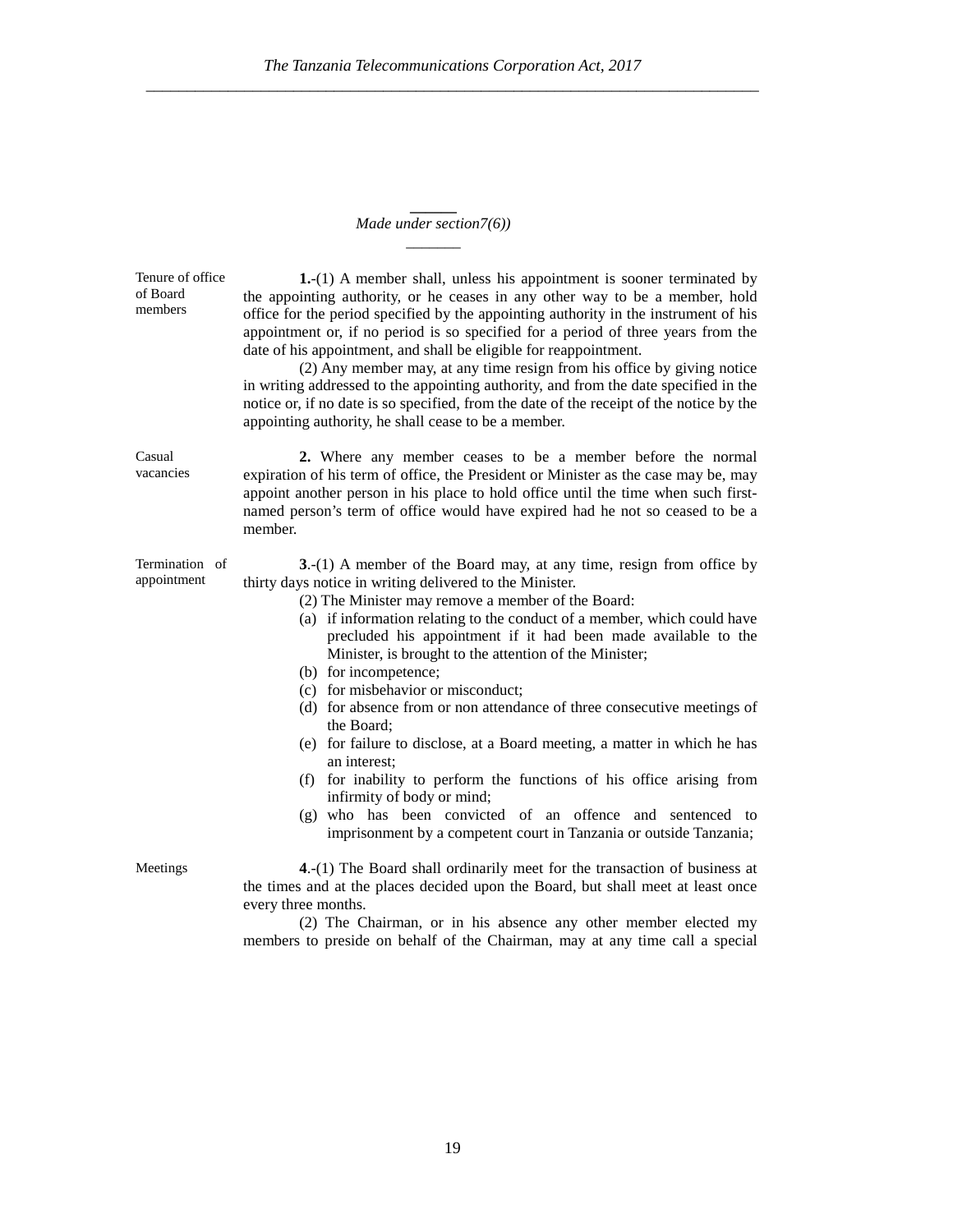|                                                      | meeting of the Board, and shall call a special meeting upon a written request by a<br>majority of the members in office.<br>(3) The Chairman, or in his absence the member elected amongst the<br>members, shall preside at every meeting of the Board.                                                                                                                                                                                                                                                                                                                                                                                                                                                      |
|------------------------------------------------------|--------------------------------------------------------------------------------------------------------------------------------------------------------------------------------------------------------------------------------------------------------------------------------------------------------------------------------------------------------------------------------------------------------------------------------------------------------------------------------------------------------------------------------------------------------------------------------------------------------------------------------------------------------------------------------------------------------------|
| Co-opted<br>member                                   | 5. The Board may, for efficient execution of its functions and where it<br>considers necessary, co-opt any person to attend its meeting except that, such<br>person shall not have a right to vote.                                                                                                                                                                                                                                                                                                                                                                                                                                                                                                          |
| Quorum,<br>procedure and<br>decision of the<br>Board | <b>6.</b> -(1) The quorum at any meeting of the Board shall be four members.<br>(2) Questions proposed at a meeting of the Board shall be decided by a<br>majority of the votes of the members present and voting and in the event of an<br>equality of votes the person presiding shall have a second or casting vote.<br>(3) Notwithstanding subparagraph (2), a decision may be made by the<br>Board without a meeting by circulation of relevant papers among the members,<br>and the expression of the views of the majority of the members in writing, but any<br>member shall be entitled to require that the decision be deferred and the subject<br>matter be considered at a meeting of the Board. |
| Minutes of the<br>Meeting                            | 7.-(1) The Board shall cause to be recorded and kept minutes of all<br>proceedings of its meetings, and the minutes of each meeting shall be confirmed<br>by the Board at the next meeting and signed by the chairman of the meeting.<br>(2) When confirmed pursuant to subparagraph (1), the minutes shall be<br>primafacie evidence in any court or inquiry that the proceedings are recorded in<br>the minutes were the proceedings and decision of that meeting.                                                                                                                                                                                                                                         |
| Decision of the<br>Board                             | 8. At any meeting of the board a decision of the majority of the<br>members present and voting shall be deemed to be a decision of the board.<br>In<br>the event of an equality of votes the Chairman of the meeting shall have a casting<br>vote in addition to his deliberative vote.                                                                                                                                                                                                                                                                                                                                                                                                                      |
| Vacancies not<br>to invalidate<br>proceedings        | 9.-(1) Subject to paragraph $7(1)$ as to quorum, the Board may act<br>notwithstanding any vacancy in the membership.                                                                                                                                                                                                                                                                                                                                                                                                                                                                                                                                                                                         |
|                                                      | (2) The validity of any act or other proceedings of the Board shall not be<br>affected by any vacancy among its members, or by any defect in the appointment<br>of any of them.                                                                                                                                                                                                                                                                                                                                                                                                                                                                                                                              |
| Board may<br>regulate its own<br>procedure           | 10. Subject to the provisions of this Schedule and to any directions given<br>by the Minister, the Board may regulate its own procedure.                                                                                                                                                                                                                                                                                                                                                                                                                                                                                                                                                                     |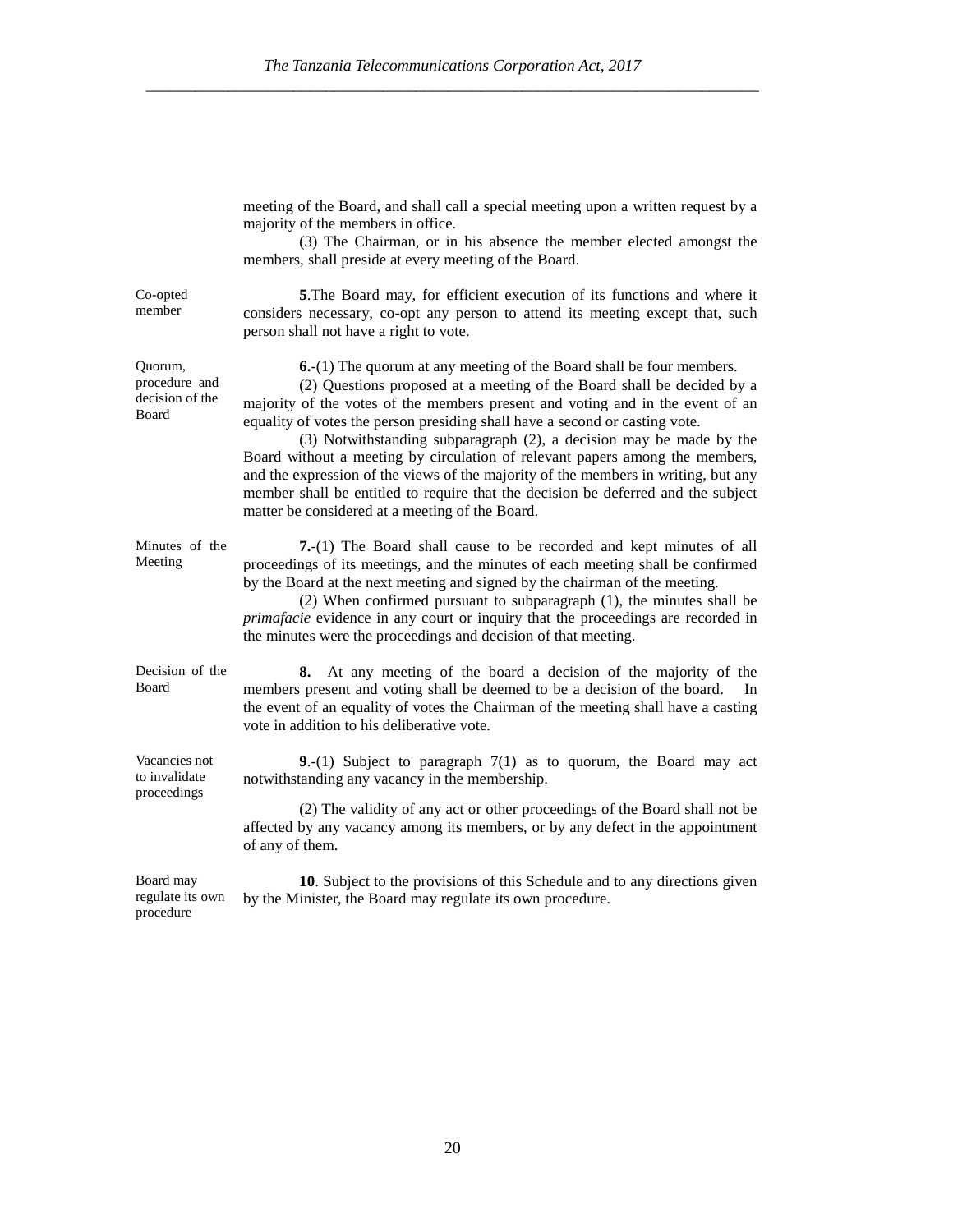#### \_\_\_\_\_\_\_\_\_\_\_ **OBJECTS AND REASONS** \_\_\_\_\_\_\_\_\_\_\_\_\_\_\_\_\_

This Bill proposes to enact the Tanzania Telecommunications Corporation Act with a view of putting in a place a legal framework for the establishment, management and operations of a public telecommunication corporation known as the Tanzania Telecommunications Corporation, to enable the telecommunications Corporation undertake functions, among others, relating to managing telecommunications services, and Strategic telecommunications infrastructure with a view to fostering the safe and secure telecommunications Corporation with sound and sustainable economic and commercial viability.

The Bill is divided into six parts. Part one deals with preliminary provisions whereby provisions on short title and commencement, application and interpretation of various terminologies are contained.

Part two makes provisions relating to the establishment and functions of the Corporation, constitution of the Board, its powers and functions. The Part also makes provisions relating to conflict of interest over Board of Directors and staff of the Corporation. It further provides for committees of the Board and provisions as to delegation of powers of the Board.

Part three generally makes provision for the appointment of the Director General who shall be the chief executive officer of the Corporation, it also makes provision for criteria for appointment.

The part further provides for duties of the Director General with a view to accomplish his responsibilities as chief executive officer. The part further proposes to introduce other staff of the Corporation appointed by the Board. The part further provides for the powers of the Minister over the Board of Directors and other general powers of the Minister to the Corporation.

Part four proposes to make provisions relating to the Management and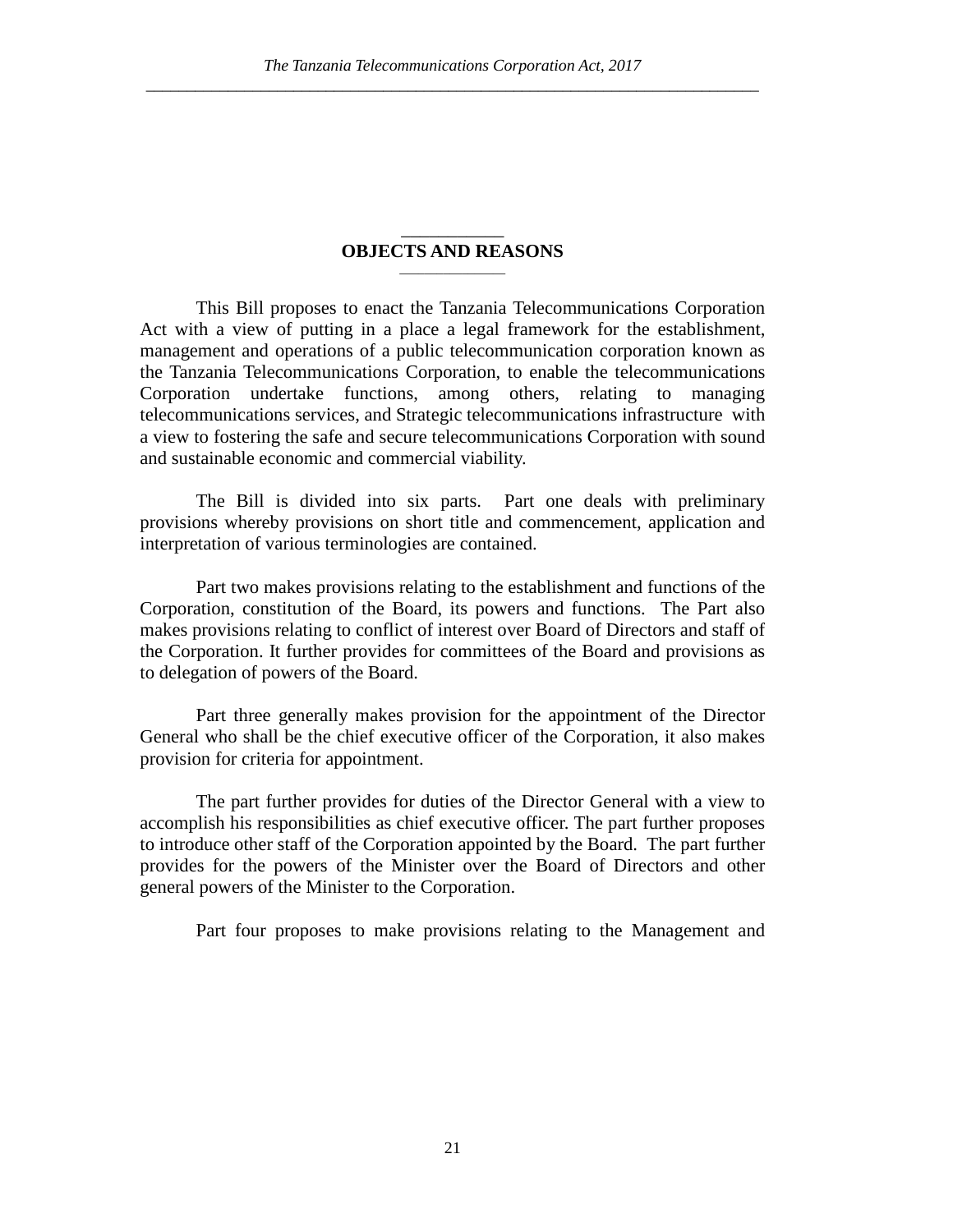access to telecommunications infrastructure and accessibility of operators to the infrastructure.

Part five provides for financial provision of the Corporation. It includes all matters pertaining sources of funds, annual estimates, budget approvals and such other matters regarding books of accounts.

Part six deals with miscellaneous provisions within which the Tanzania Telecommunications Company Incorporation Act is repealed. The Part also empowers the Minister to make Regulations for the better carrying out of the provisions of the Act..

This part further makes transitional provisions consequent to dissolution of the Tanzania Telecommunications Company Ltd. The Part provides for transfer assets, liabilities, personnel of the Tanzania Telecommunications Company Ltd to the Tanzania Telecommunications Corporation.

# **\_\_\_\_\_\_\_\_\_\_\_\_\_\_ MADHUMUNI NA SABABU \_\_\_\_\_\_\_\_\_\_\_\_\_\_\_**

Muswada huu unapendekeza kutungwa kwa sheria ya Shirika la Mawasiliano Tanzania kwa lengo la kuweka muundo wa kisheria wa uanzishwaji, utawala na uendeshaji wa shirika la umma la mawasiliano litakalojulikana kama Shirika la Mawasiliano Tanzania, kuwezesha shirika la mawasiliano kufanya kazi, pamoja na mambo mengine, kuhusiana na usimamizi wa huduma za mawasiliano na miundombinu ya kimkakati ya mawasiliano kwa lengo la kuwa na shirika bora na salama la mawasiliano lenye kuwezesha uchumi na biashara endelevu.

Muswada huu umegawanyika katika sehemu Sita.

Sehemu ya Kwanza inahusika na masharti ya Awali ambapo vifungu vinavyohusu Jina la Sheria, kuanza kutumika kwa Sheria, matumizi na tafsiri ya maneno yaliyotumika ndani ya Muswada.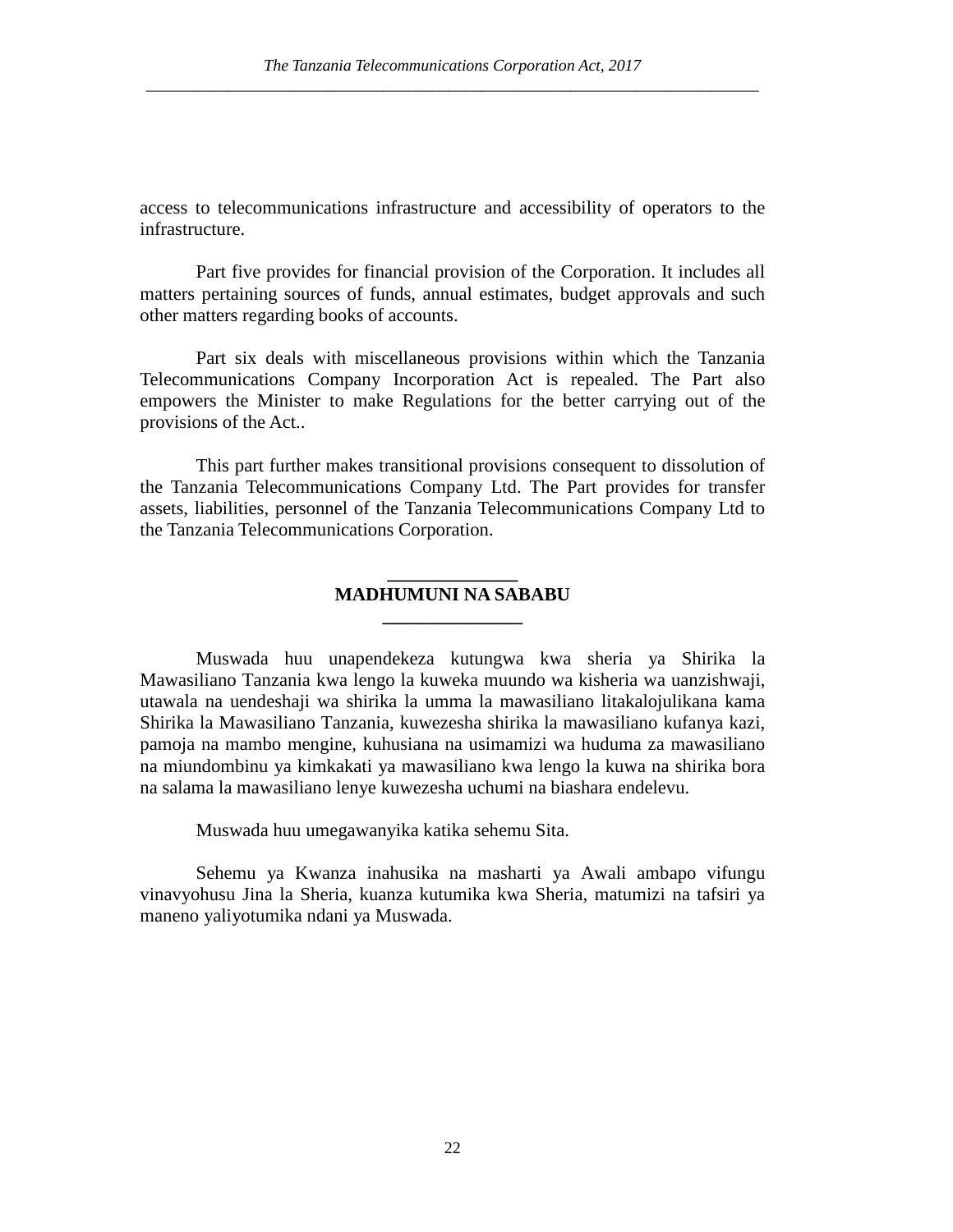Sehemu ya Pili inaainisha masharti kuhusu Uanzishwaji na majukumu ya Shirika, Muundo wa Bodi majukumu na wajibu wake. Sehemu hii vilevile inaweka masharti kuhusu mgogano wa kimaslahi kwa wa wakurugenzi wa Bodi na watumishi wa Shirika. Kwa kuongezea, seheme hii inatoa mamlaka ya uteuzi wa Kamati za Bodi na ukasimishaji wa majukumu ya Bodi.

Sehemu ya Tatu inaainisha masharti kuhusu uteuzi wa Mkurugenzi Mkuu ambaye atakua ndiye Afisa Mtendaji Mkuu wa Shirika, Sehemu hii pia inaweka masharti kuhusu vigezo vya upatikanaji wa Mkurugenzi Mkuu na na sababu za kutengua uteuzi wa Mkurugenzi Mkuu. Sehemu hii pia inatamka mamlaka ya Waziri kwa Bodi ya Wakurugenzi na kwa shirika kwa ujumla.

Kwa kuongezea, Sehemu hii inaainisha majukumu ya Mkurugenzi Mkuu kwa madhumuni ya kutimiza majukumu yake kama Afisa Mtendaji Mkuu.

Sehemu ya Nne inapendekeza kuweka masharti kuhusiana na utaratibu wa usimamizi wa miundombinu ya kimkakati ya mawasiliano na ufikiaji wa miundombinu hiyo kwa waendeshaji wake.

Sehemu ya Tano inaweka masharti ya fedha ya Shirika. Inajumuisha masuala yote yahusuyo vyanzo vya fedha, makadirio ya mwaka, bajeti na masharti mengine kuhusu vitabu vya hesabu.

Sehemu ya Sita inahusu masharti mbalimbali ambamo Sheria ya Shirika la Kampuni ya Simu Tanzania inafutwa. Vilevile, Sehemu hii inampa mamlaka Waziri kutengeneza Kanuni ili kuwezesha utekelezaji bora wa masharti ya Sheria. Aidha sehemu hii inahusu masharti ya Mpito na yatokanayo na matokeo ya kuvunjwa kwa Shirika la Kampuni ya Simu Tanzania. Sehemu hii inaelezea uhamishaji wa mali, madeni na watumishi kutoka Shirika la Kampuni ya Simu Tanzania kwenda Shirika la Simu Tanzania linaloundwa na sheria hii.

#### Dodoma, **MAKAME M. MBARAWA**